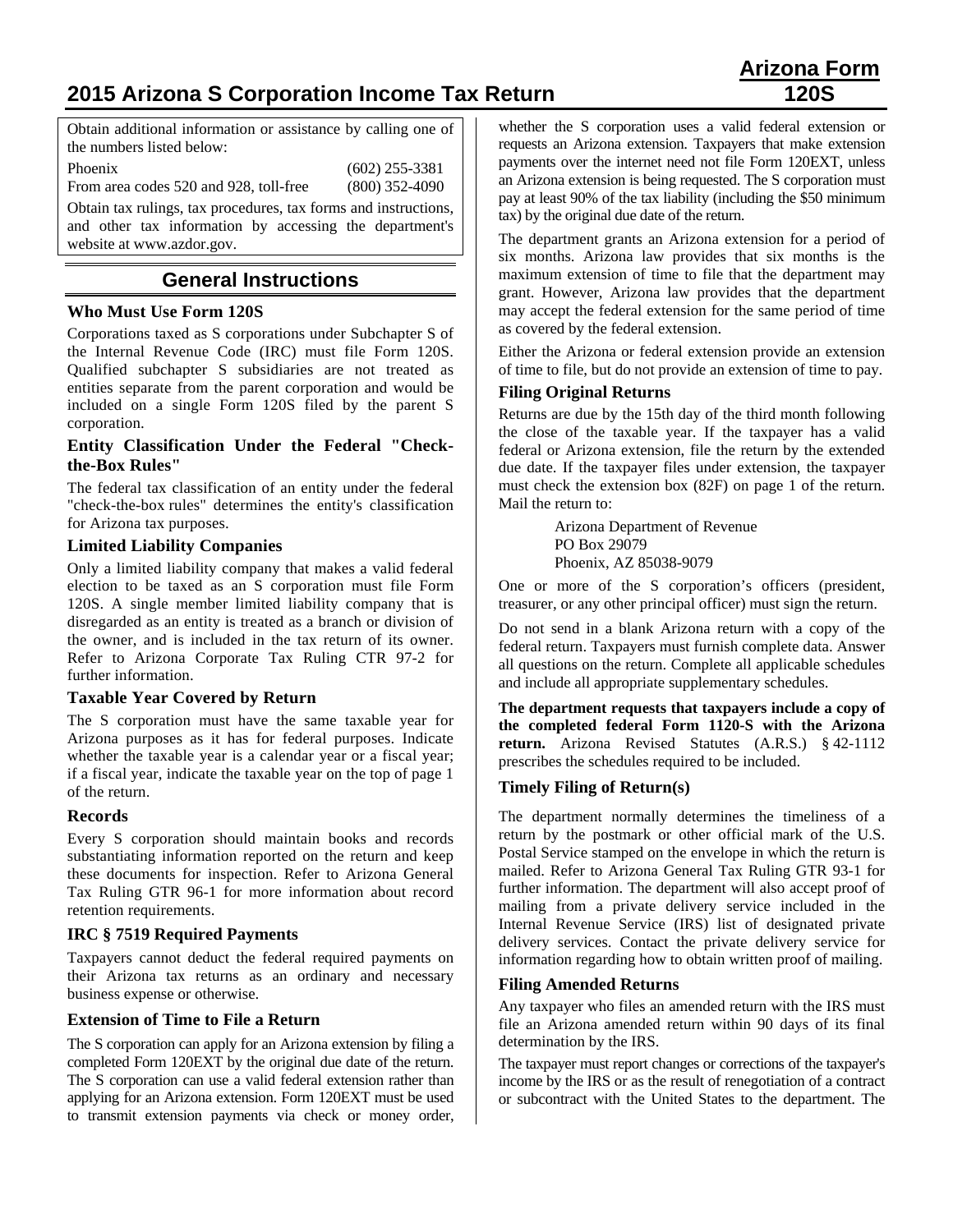taxpayer must, within 90 days after the final determination of the change or correction, either:

- File a copy of the final determination with the department, concede the accuracy of the determination or state any errors, and request the department to recompute the tax owed to Arizona; or
- File an amended return as required by the department.

The taxpayer must include additional schedules that provide sufficient information for the department to recompute the taxpayer's net income subject to Arizona corporate income tax based on the Revenue Agent Report changes. The department may require the taxpayer to file an amended return if the department does not have the necessary information to recompute the tax owed to Arizona.

**NOTE:** *File amended returns for prior taxable years on the respective Form 120S for those taxable years. Use the 2015 Form 120S to amend only the taxable year 2015.*

Do not file an amended return until the original return has been processed. Mail the amended return to:

> Arizona Department of Revenue PO Box 29079 Phoenix, AZ 85038-9079

#### **Rounding Dollar Amounts**

Taxpayers must round amounts to the nearest whole dollar. If 50 cents or more, round up to the next dollar. If less than 50 cents, round down.

#### **Penalties and Interest**

**A. Late Filing Penalty.** A return filed after the original due date is subject to the late filing penalty unless the S corporation has a valid federal or Arizona extension. A return filed after its extended due date is also subject to the late filing penalty. The late filing penalty is 4.5% (.045) of the amount of tax required to be shown on the return. "Amount of tax required to be shown on the return" is the amount of tax imposed less the amount of any part of the tax paid on or before the beginning of the month and the amount of any credit against the tax which may be claimed on the return. The penalty period is each month or fraction of a month between the due date of the return and the date the S corporation filed the return. The maximum penalty is 25**%** of the tax found to be remaining due.

**B. Extension Underpayment Penalty.** The department imposes the extension underpayment penalty on any late or underpaid extension payments. The extension underpayment penalty is 0.5% (.005) of the tax not paid. The penalty period is each 30 day period or fraction thereof between the original due date of the return and the date the S corporation paid the tax. The maximum penalty is 25**%** of the unpaid tax. Taxpayers subject to the extension underpayment penalty are not subject to the late payment penalty prescribed under A.R.S. § 42-1125(D).

**C. Late Payment Penalty.** The department imposes the late payment penalty on any amount shown as tax on a return that is not paid by the date prescribed for its payment. "Amount of tax shown on the return" is the amount of tax imposed shown on the return less the amount of any part of the tax paid on or before the beginning of the month and the amount of any credit

against the tax which may be claimed on the return. The late payment penalty is 0.5% (.005) of the unpaid tax for each month or fraction of a month that the tax remains unpaid, not to exceed 10% of the unpaid tax.

**NOTE:** *If more than one of the penalties described in A, B, or C apply, the maximum combined penalty is 25%.*

Refer to Arizona Corporate Income Tax Ruling CTR 09-1 regarding the application of penalties to returns filed under extension.

**D. Information Return Penalty.** This form is an information return when no tax liability is due. The penalty for failing to file, filing late (including extensions) or filing an incomplete information return is \$100 for each month, or fraction of a month, that the failure continues, up to a maximum penalty of \$500.

**E. Interest.** The department assesses interest on any portion of the tax, whether determined by the department or the taxpayer, not paid by the date prescribed for its payment. The department applies interest, compounded annually, in the same manner and at the same time as prescribed by IRC § 6621, except that the Arizona rate of interest for both underpayments and overpayments for all taxpayers is the federal underpayment rate under IRC § 6621(a)(2).

On January 1 of each year, the department adds any interest outstanding as of that date to the principal amount of the tax. It is then a part of the principal amount of the tax and accrues interest until paid.

**F. Underpayment of Estimated Tax Penalty.** The department imposes the underpayment of estimated tax penalty on any late payment or underpayment of a required installment of estimated tax. Refer to Form 220 for further details. The penalty imposed is the penalty prescribed by A.R.S. § 43-582, for the applicable period.

The taxpayer must complete Form 220, Underpayment of Estimated Tax by Corporations, if it made its estimated tax payments based on either the annualized income installment or adjusted seasonal installment methods, or if it is a large corporation that computed its first required installment based on the taxpayer's tax liability for the prior taxable year. This is required even if no penalty is due.

The taxpayer does not have to complete Form 220 if the taxpayer made its estimated tax payments in four equal installments based on an amount equal to either 90% of the current taxable year's tax liability or 100% of the prior year's tax liability. "Tax liability" here means the liability reduced by any refundable tax credits and the claim of right adjustment, if applicable.

The department will compute the estimated tax underpayment penalty based on either of these methods and notify the taxpayer of any amount due.

## **Payment of Tax**

The entire amount of any tax for which the S corporation itself is liable is due by the original due date of the return. Payments can be made via check, electronic check, money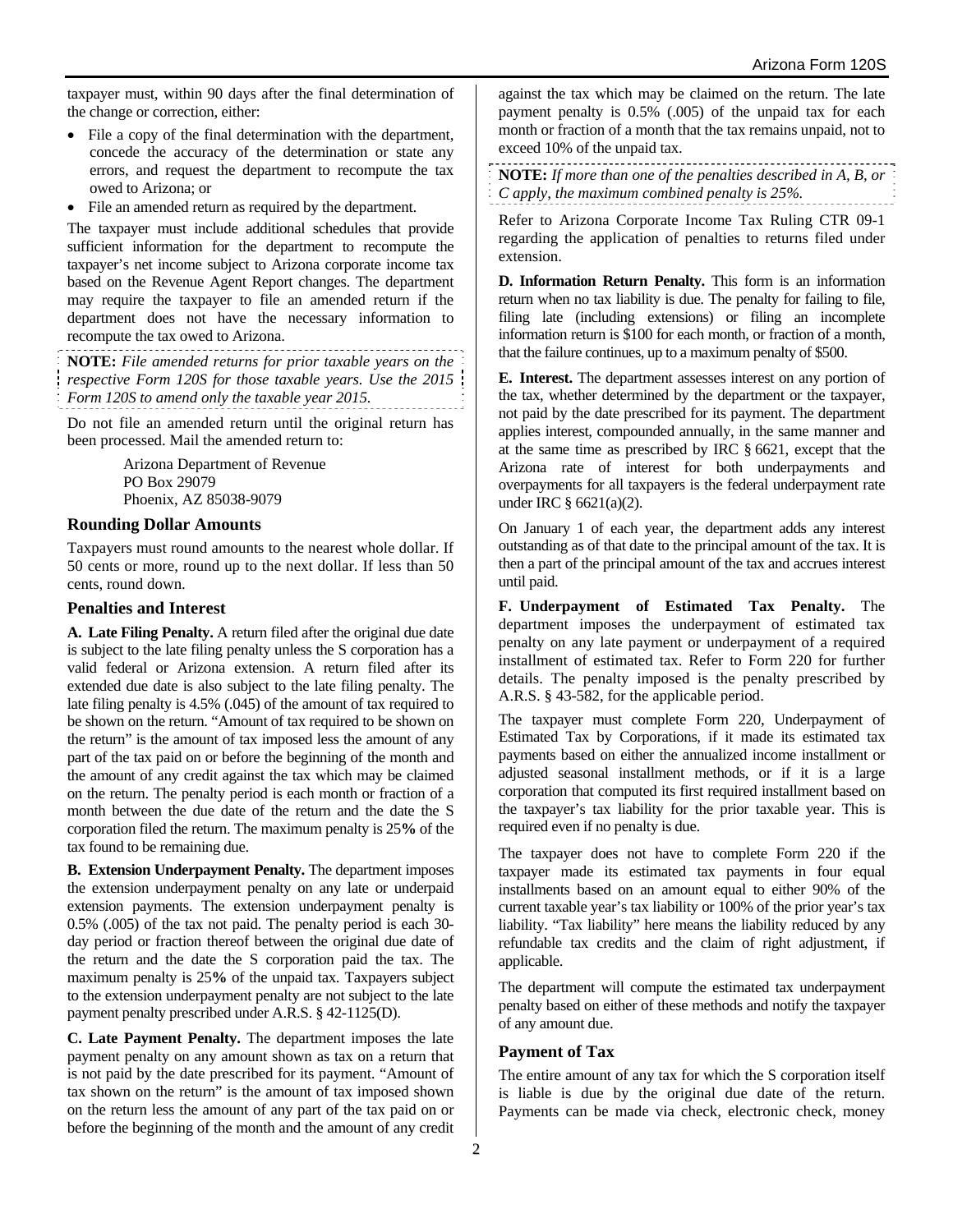order, or credit card. Visit www.AZTaxes.gov to register and make payments via the internet.

**NOTE:** *A nonprofit medical marijuana dispensary (NMMD) under Arizona Revised Statutes Title 36, Chapter 28.1, is exempt from Arizona income tax in accordance with A.R.S. § 43-1201(B). If the NMMD makes an election pursuant to subtitle A, chapter 1, subchapter S of the Internal Revenue Code, it must file Arizona Form 120S to meet the filing requirements of A.R.S. § 43-1126. However, no Arizona income tax is due from the S corporation, even if the S corporation is subject to tax at the federal level. Shareholders are subject to Arizona income tax on the flow through from the S corporation.*

#### **Estimated Tax Payments**

S corporations that expect an Arizona corporate income tax liability for the taxable year of \$1,000 or more must make Arizona estimated tax payments. Use Form 120ES, *Corporation Estimated Tax Payment*.

The Arizona estimated tax payment calculation should include any tax from the recapture of tax credits. This requirement applies whether or not the S corporation itself is subject to tax at the corporate level.

An S corporation that fails to make the required estimated tax payments is subject to a penalty on any estimated tax payment which is late or underpaid. For exceptions to the estimated tax requirements, see the instructions for Form 220, *Underpayment of Estimated Tax by Corporations*.

The Arizona required annual payment of corporate estimated tax for an S corporation is the **smaller** of:

- (a) Ninety percent of the taxpayer's Arizona tax liability for the current taxable year; OR
- (b) An amount equal to the sum of:
	- (i) Ninety percent of the portion of the current taxable year's Arizona tax liability that is attributable to built-in gains income or certain capital gains income; **plus**
	- (ii) One hundred percent of the portion of the prior taxable year's Arizona tax liability that is attributable to excess net passive income.

**NOTE:** *In order for the taxpayer to base its estimated tax payments on the tax liability described in (b) above, the taxpayer's return filed for the prior taxable year must have been for a period of twelve months.*

Taxpayers required to make Arizona corporate estimated tax payments should use the 2016 Form 120W, *Estimated Tax Worksheet for Corporations*, to compute the required installments for next year.

#### **ESTIMATED TAX PAYMENTS BY ELECTRONIC FUNDS TRANSFER**

Taxpayers whose Arizona corporate income tax liability for the preceding taxable year was \$20,000 or more must make Arizona corporate estimated tax payments via electronic funds transfer. Taxpayers whose Arizona corporate income tax liability for the preceding taxable year was less than \$20,000 may elect voluntary participation in the electronic funds transfer program. If a taxpayer makes its estimated tax payments by electronic funds transfer (EFT), the taxpayer should not submit Form 120ES to the department. Taxpayers who make estimated tax payments via electronic funds transfer must complete the department's electronic funds transfer authorization agreement at least 30 days prior to initiation of the first applicable transaction.

Refer to A.R.S. § 42-1129 and the related Arizona Administrative Code rules (A.A.C. R15-10-301 through R15-10-307) for detailed information.

**NOTE:** *Taxpayers required to make corporate estimated payments via EFT that fail to do so are subject to a penalty of 5% of the amount of the payment not made by EFT. See A.R.S. § 42-1125(O).* 

#### **ESTIMATED TAX PAYMENTS VIA THE INTERNET**

Taxpayers must be licensed by the department before they can register to pay taxes online. Visit www.AZTax.gov to register and make estimated tax payments over the internet. If a taxpayer makes its estimated tax payments over the internet, the taxpayer should not submit Form 120ES to the department.

#### Electronic payment from checking or savings account

Estimated tax payments can be made electronically from a checking or savings account. Visit www.AZTax.gov and choose the e-check option. There is no fee to use this method. This payment method will debit the amount from the specified checking or savings account on the date specified. If an electronic payment is made from a checking or savings account, a confirmation number will be generated. Please keep this confirmation number as proof of payment.

#### Credit card payment

Estimated tax payments can be made via American Express, Discover, MasterCard or VISA credit cards. Visit www.AZTax.gov and choose the credit card option. This will take you to the website of the credit card payment service provider. The service provider will charge a convenience fee based on the amount of the tax payment. The service provider will disclose the amount of the convenience fee during the transaction and the option to continue or cancel the transaction will be presented. If you accept the convenience fee and complete the credit card transaction, a confirmation number will be generated. Please keep this confirmation number as proof of payment.

#### **Disaster Relief for Out-of-State Businesses**

If an out-of-state business is in Arizona on a temporary basis solely for the purpose of performing disaster recovery from a declared disaster during a disaster period, it may not be required to file, remit, withhold or pay state or local (income) tax. See *Publication 720, Disaster Recovery Tax Relief* to determine if the taxpayer qualifies for this relief.)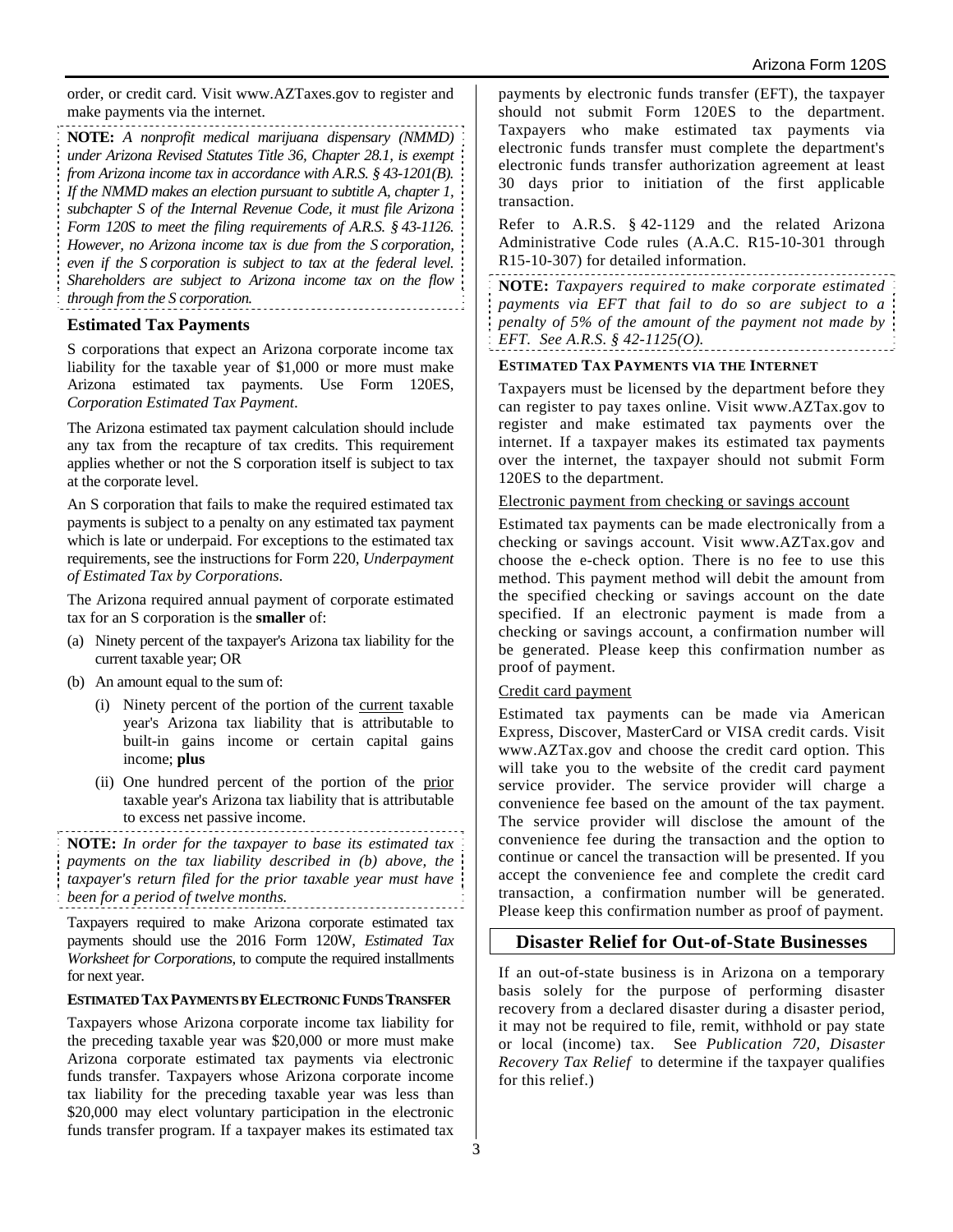# **Arizona Apportionment Methods**

There are three apportionment methods for multistate corporate income tax returns filed to Arizona: (1) air carrier apportionment; (2) standard apportionment; and (3) enhanced apportionment.

Air carriers are required to use revenue miles. All other taxpayers may select either the standard or the enhanced apportionment method.

## **1. Air Carrier Apportionment**

An air carrier is required to use revenue miles to calculate its apportionment ratio. Check the box on line A on page 1, fill out Schedule ACA, and include it with your return. Do not complete Schedule A.

#### **2. Standard Apportionment Formula**

All non-air carrier taxpayers are allowed to continue to use Arizona's standard apportionment formula, which doubleweights the sales factor. Check the box on line A on page 1 and complete Schedule A using the number on the left-hand side of line A3e, column A, to double-weight the sales factor. Divide the total ratio by four.

#### **3. Enhanced Apportionment Formula**

All non-air carrier taxpayers may use Arizona's enhanced apportionment formula, which is determined by adding 5.0 times the property factor plus 5.0 times the payroll factor plus 90 times the sales factor and dividing the total by 100. Check the box on line A on page 1 and complete Schedule A using the numbers on the right-hand side of line A1d, A2b and A3e, column A, to weight each of the three apportionment factors respectively.

#### **MULTISTATE SERVICE PROVIDER**

For taxable years beginning from and after December 31, 2013, taxpayers that qualify, may elect to treat sales from service as being sourced to Arizona based on a combination of income-producing activity sales and market sales. (See: Part A of Arizona Schedule MSP to determine if the taxpayer qualifies.) Multistate taxpayers that qualify to be a Multistate Service Provider (MSP) may use the MSP to source their Arizona sales under either the "Standard" or the "Enhanced" apportionment formulas. Taxpayers that qualify and who want to make the election, should check the applicable boxes on line B on page 1 of the return and include Schedule MSP with the return. See the specific instructions for the apportionment formula on page 9 of these instructions. Also refer to A.R.S. § 43-1147 and Schedule MSP instructions for more information.

# **Specific Instructions**

Type or print the required information in the name, address, and information boxes on the top of page 1.

Indicate whether the taxable year is a calendar year or a fiscal year; if a fiscal year, indicate the taxable year on the top of the return. Indicate whether this return is an original or an amended return.

Enter the S corporation's employer identification number (EIN). Subsidiaries would enter the parent S corporation's TIN.

All returns, statements, and other documents filed with the department require a taxpayer identification number (TIN). Taxpayers and paid preparers that fail to include their TIN may be subject to a penalty. Paid tax return preparers must include their TIN where requested. The TIN for a paid tax return preparer is the individual's social security number or the employer identification number of their business.

If the taxpayer has a foreign address, enter the information in the following order: city, province or state, and country. Follow the country's practice for entering the postal code. **Do not abbreviate the country's name**.

**Line A:** (Multistate S corporations only) check one box to indicate the apportionment formula used by the taxpayer. Air carriers must check the air carrier box and complete Schedule ACA. All non-air carrier taxpayers may choose between the standard apportionment formula or the enhanced apportionment formula, and complete Schedule A. See pages 9 through 12 of these instructions for more information.

Line B: For taxable years beginning from and after December 31, 2013, a multistate service provider may elect to treat sales from services as being in Arizona based on a combination of income producing activity sales and market sales prescribed under A.R.S. § 43-1147(B). Taxpayers who want to make the election should check the applicable boxes on line B and include the completed Schedule MSP with the tax return. See the specific instructions for the apportionment formula on page 9 of these instructions. Also refer to A.R.S. § 43-1147 and Schedule MSP instructions for more information.

**Line C:** If this is the S corporation's final Arizona tax return filed under this Employer Identification Number (EIN), check the box labeled, "Yes". If not, check the box labeled, "No".

Line D: If the S corporation conducts within and without Arizona, check the box labeled "Yes". If not, check the box labeled, "No".

**Line E:** If a composite return will be filed on Form 140NR, check the box labeled, "Yes". If not, check the box labeled, "No".

**Line F:** Enter the total number of nonresident individual shareholders of the S corporation on this line. If none, enter "0".

**Line G:** Enter the total number of resident and part-year resident individual shareholders on this line. If none, enter "0".

Line H: Enter the total number of entity shareholders (exempt organizations, trusts, estates). Do not include individual shareholders.

**NOTE:** *The total of the amounts entered for information questions F, G, and H should equal the total number of individual shareholders.* 

*Use Schedule K-1 for resident or part-year resident individual shareholders, resident estate shareholders, and resident trust shareholders. Use Schedule K-1(NR) for all other shareholders.*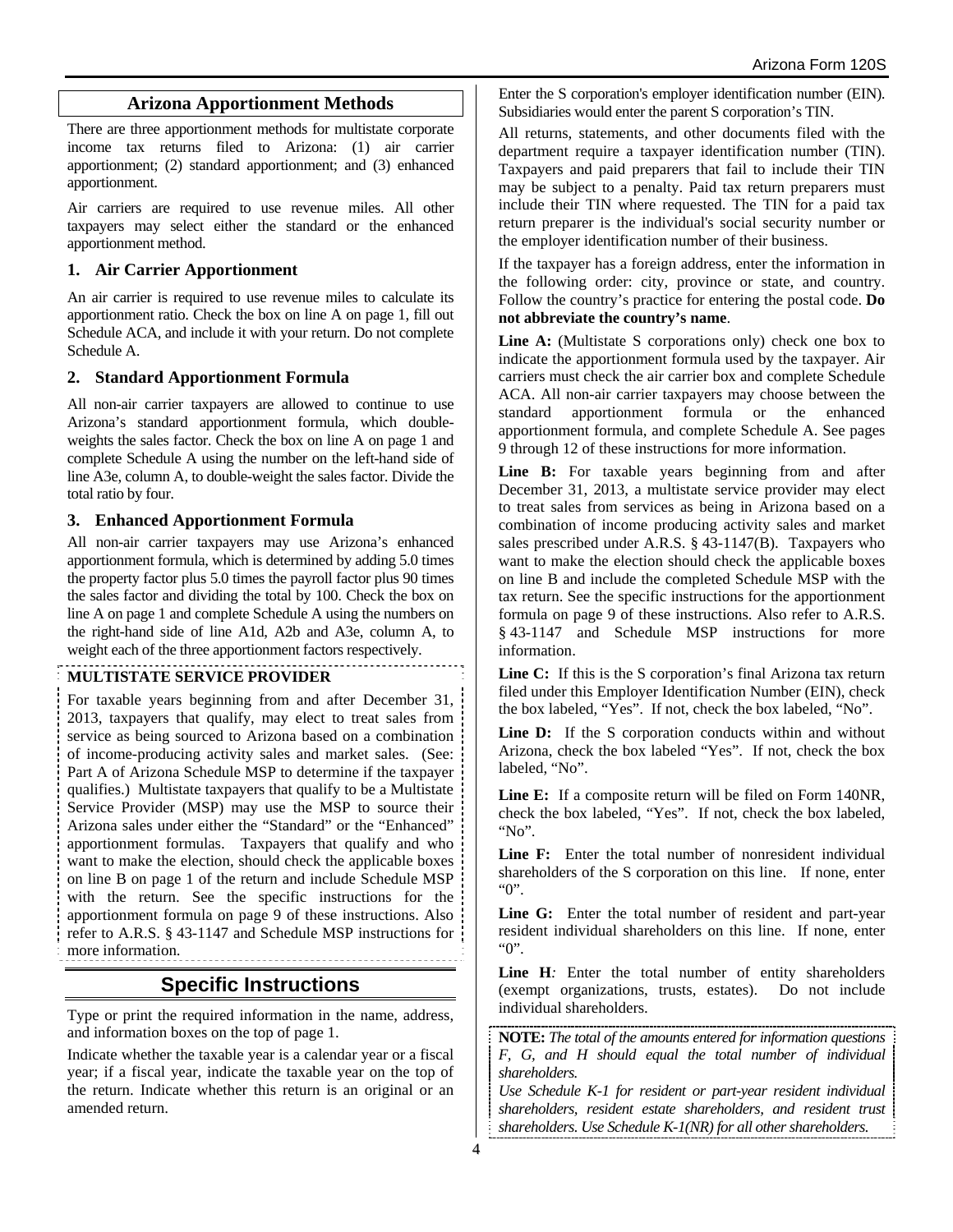## **Nonprofit Medical Marijuana Dispensary**

Only a nonprofit medical marijuana dispensary (NMMD) under Arizona Revised Statutes Title 36, Chapter 28.1, should fill out line I. All other taxpayers should go to line 1.

**Line I**: Check the box to indicate that the S corporation is a nonprofit medical marijuana dispensary and enter the registry identification number issued by the Arizona Department of Health Services. **Be sure to include a copy of the dispensary's federal return.**

#### **Line 1 - Total Distributive Income (Loss)**

Enter the net total of the pro rata share items of nonseparately computed income (loss) and separately stated income (loss) and deductions (from federal Form 1120-S, Schedule K).

**NOTE for NMMDs:** *A nonprofit medical marijuana dispensary should skip lines 2 through 25. Only fill out line 26 (Information Return Penalty), if applicable. Complete Schedule A (if a multistate NMMD) and Schedule B. Also include Schedule C, as directed on page 3 of Form 120S.*

# **Income Subject to Federal and Arizona Corporate Income Taxes**

#### **Lines 2 through 4 - Excess Net Passive Income and Capital Gains/Built-in Gains**

Was the S corporation subject to the FEDERAL excess net passive income tax, capital gains tax, or built-in gains tax on its federal Form 1120-S? If so, the S corporation is subject to Arizona corporate income tax on this income.

Enter the amount of income which was subject to the federal excess net passive or capital/built-in gains income tax from the federal worksheet included in the instructions for Form 1120-S. (Refer to the instructions for the computation of these taxes in the federal Form 1120-S.)

#### **Lines 5 through 10 - Apportionment Computation (Multistate S Corporations Only)**

An S corporation that has income from business activity taxable in more than one state is a multistate S corporation. An S corporation that has income from business activity that is taxable entirely within Arizona is a wholly Arizona S corporation. Wholly Arizona S corporations should skip lines 5 through 10 and go directly to line 11.

Any S corporation that has income from business activity that is taxable both within and without Arizona must allocate and apportion its net income according to the Uniform Division of Income for Tax Purposes Act (UDITPA), A.R.S. §§ 43-1131 through 43-1150. The instructions for Schedules ACA and A have more detailed information regarding apportionment of income. Carry out the decimal on line 7 to six places.

#### **Line 5 - Nonapportionable or Allocable Income (Multistate S Corporations Only)**

Nonbusiness income is nonapportionable and specifically allocable to a particular state. "Business income" means income arising from transactions and activity in the regular course of the taxpayer's trade or business, and includes income from tangible and intangible property if the

acquisition, management, and disposition of the property constitute integral parts of the taxpayer's regular trade or business operations. (A.R.S. § 43-1131(1)).

"Nonbusiness income" means all income other than business income. (A.R.S. § 43-1131(4)). Refer to A.R.S. §§ 43-1134 through 43-1138 for the methods of allocating certain types of nonbusiness income.

Enter the total amount of all income (loss) which is nonapportionable or specifically allocable to Arizona. Include a schedule that details the amount of nonapportionable income subtracted on page 1, line 5.

#### **Line 7 - Arizona Apportionment Ratio (Multistate S Corporations Only)**

Compute the apportionment factors according to the instructions for Schedule ACA or A. Enter on page 1, line 7, the average apportionment ratio from Schedule ACA, line 3, or from Schedule A, line A5, column C.

#### **Line 9 - Other Income Allocated to Arizona (Multistate S Corporations Only)**

Enter the total amount of all income (loss) that is specifically allocable to Arizona. DO NOT include the amount of any nonbusiness income which is allocable to another state on this line. Include a schedule that details the amount of income that is allocable to Arizona.

# **Arizona Tax Liability Computation**

Is the S corporation subject to federal and Arizona corporate income tax? If so, the S corporation must complete lines 2 through 25. Is the S corporation subject to Arizona corporate income tax from the recapture of the Arizona credits for environmental technology facilities, healthy forest enterprises, renewable energy industry or qualified facilities? If so, the S corporation must complete lines 13 through 25, even if not required to complete lines 2 through 12.

## **Line 12 - Arizona Tax**

The S corporation is subject to the tax computed on line 12 only if it has income subject to tax at the corporate level on the federal Form 1120-S, even if line 11 is zero or a negative amount. Pursuant to A.R.S. § 43-1111, the amount of the tax is the greater of \$50 or 6.0% of the net income subject to Arizona corporate income tax (line 11).

## **Line 13 - Tax From Recapture of Tax Credits**

Enter the amount of tax due from the recapture of tax credits from Arizona Form 300, Part 2, line 31.

## **Line 14 - Subtotal**

Add lines 12 and 13. This is the amount of tax to which the total amount of tax credits claimed by the taxpayer may be used.

## **Line 15 - Nonrefundable Tax Credits**

Enter the allowable nonrefundable tax credit amount from Arizona Form 300, Part 2, line 56. This amount cannot be larger than the amount on line 14. Include the completed credit forms and Form 300 with the tax return.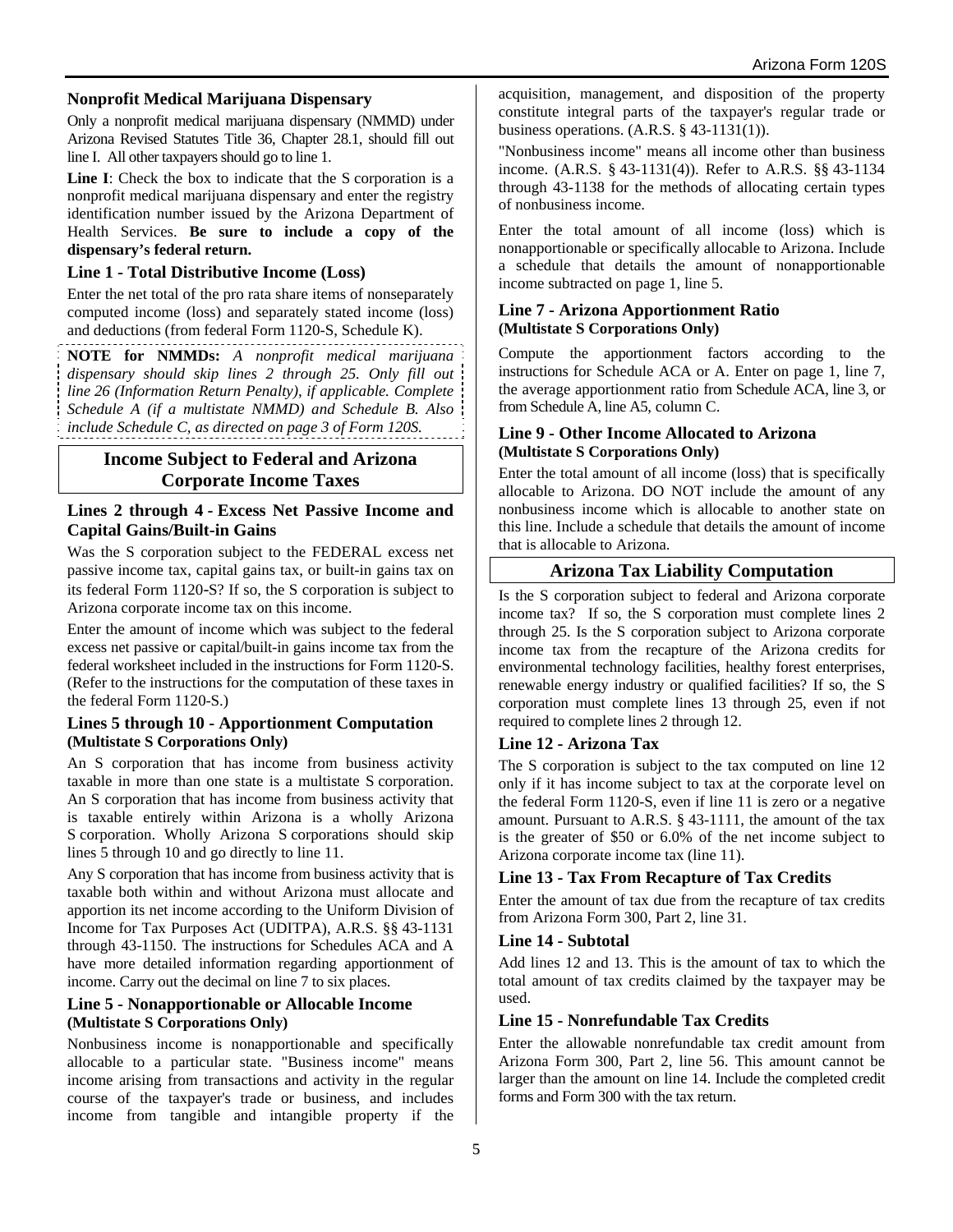- **Enterprise Zone Credit.** The enterprise zone credit has been repealed. The repeal did not affect carryforwards of properly established credits. Complete Form 304 to claim carryforwards established in prior years.
- **Environmental Technology Facility Credit.** This tax credit is for costs incurred in constructing a qualified environmental technology manufacturing, producing, or processing facility as described in A.R.S. § 41-1514.02. Complete Form 305 to claim this tax credit.
- **Military Reuse Zone Credit.** This tax credit is for net increases in employment of full-time employees working in a military reuse zone established under Arizona law. Complete Form 306 to claim this tax credit.
- **Credit for Increased Research Activities.** This tax credit is for taxpayers who incur qualified research expenses for research conducted in Arizona. A portion of the excess credit claimed for taxable years beginning from and after December 31, 2009, may be refundable with approval from the Arizona Commerce Authority. Be sure to include only the nonrefundable portion on line 15. Complete Form 308 to claim this tax credit.
- **Pollution Control Credit.** This tax credit is for expenses incurred during the taxable year to purchase real or personal property used in the taxpayer's trade or business in Arizona to control or prevent pollution. Complete Form 315 to claim this tax credit.
- **Credit for Taxes Paid for Coal Consumed in Generating Electrical Power.** This tax credit is for a percentage of the amount paid by the seller or purchaser as transaction privilege tax or use tax for coal sold to the taxpayer that is consumed in the generation of electrical power in Arizona. Complete Form 318 to claim this tax credit.
- **Credit for Solar Hot Water Heater Plumbing Stub Outs and Electric Vehicle Recharge Outlets.** This tax credit is for the installation of solar hot water heater plumbing stub outs and electric vehicle recharge outlets in houses or dwelling units constructed by the taxpayer. The houses or dwelling units must be located in Arizona. Complete Form 319 to claim this tax credit.
- **Credit for Employment of TANF Recipients.** This tax credit is for net increases in qualified employment for recipients of temporary assistance for needy families (TANF) who are residents of Arizona. Complete Form 320 to claim this tax credit.
- **Agricultural Pollution Control Equipment Credit.** This tax credit is for expenses incurred during the taxable year to purchase tangible personal property that is primarily used in the taxpayer's business in Arizona to control or prevent agricultural pollution. Complete Form 325 to claim this tax credit.
- **Credit for Donation of School Site.** This tax credit is for the donation of real property and improvements to an Arizona school district or Arizona charter school for

use as a school or as a site for the construction of a school. Complete Form 331 to claim this tax credit.

- **Credits for Healthy Forest Enterprises.** These tax credits are for net increases in qualified employment positions in a healthy forest enterprise and net training and certifying costs. Use Form 332 to claim these tax credits.
- **Credit for Employing National Guard Members.**  This tax credit is for an employer who has an employee that is a member of the Arizona National Guard and the employee was placed on active duty. Use Form 333 to claim this tax credit.
- **Motion Picture Credits.** Motion picture production companies that produced motion pictures, commercials, music videos, or television series completely or partially in Arizona may claim a transferable income tax credit for production costs. To qualify, productions must have been preapproved by the Arizona Commerce Authority by December 31, 2010. Use Form 334 to claim this tax credit.
- **Credit for Corporate Contributions to School Tuition Organizations.** This credit is for corporations who make contributions to school tuition organizations which provide scholarships and tuition grants to children attending qualified nongovernmental schools. Use Form 335 to claim this tax credit.
- **Credit for Solar Energy Devices Commercial and Industrial Applications.** This credit is available to taxpayers that install solar energy devices for commercial, industrial, or any other nonresidential purpose in the taxpayer's trade or business located in Arizona. The taxpayer or an exempt organization may transfer the credit to a third party that either financed, installed, or manufactured the qualifying solar energy device. Use Form 336 to figure this tax credit.
- **Credit for Water Conservation System Stub Outs.** The credit for water conservation system plumbing stub outs has expired. This credit may not be claimed for taxable years ending after December 31, 2011. However, any credit carryover established in calendar year 2011 and prior will be allowed for not more than five consecutive taxable years. Use Form 337 to figure any allowable credit carryover.
- **Credit for Corporate Contributions to School Tuition Organizations for Displaced Students or Students with Disabilities.** This tax credit is for corporations who make contributions to school tuition organizations that provide scholarships and tuition grants to qualifying children attending qualified nongovernmental schools. Use Form 341 to claim this tax credit.
- **Renewable Energy Production Tax Credit.** This tax credit is for taxpayers that produce electricity using qualified energy resources. Approval by the Arizona Department of Revenue is required prior to claiming this tax credit. Use Form 343 to claim this tax credit.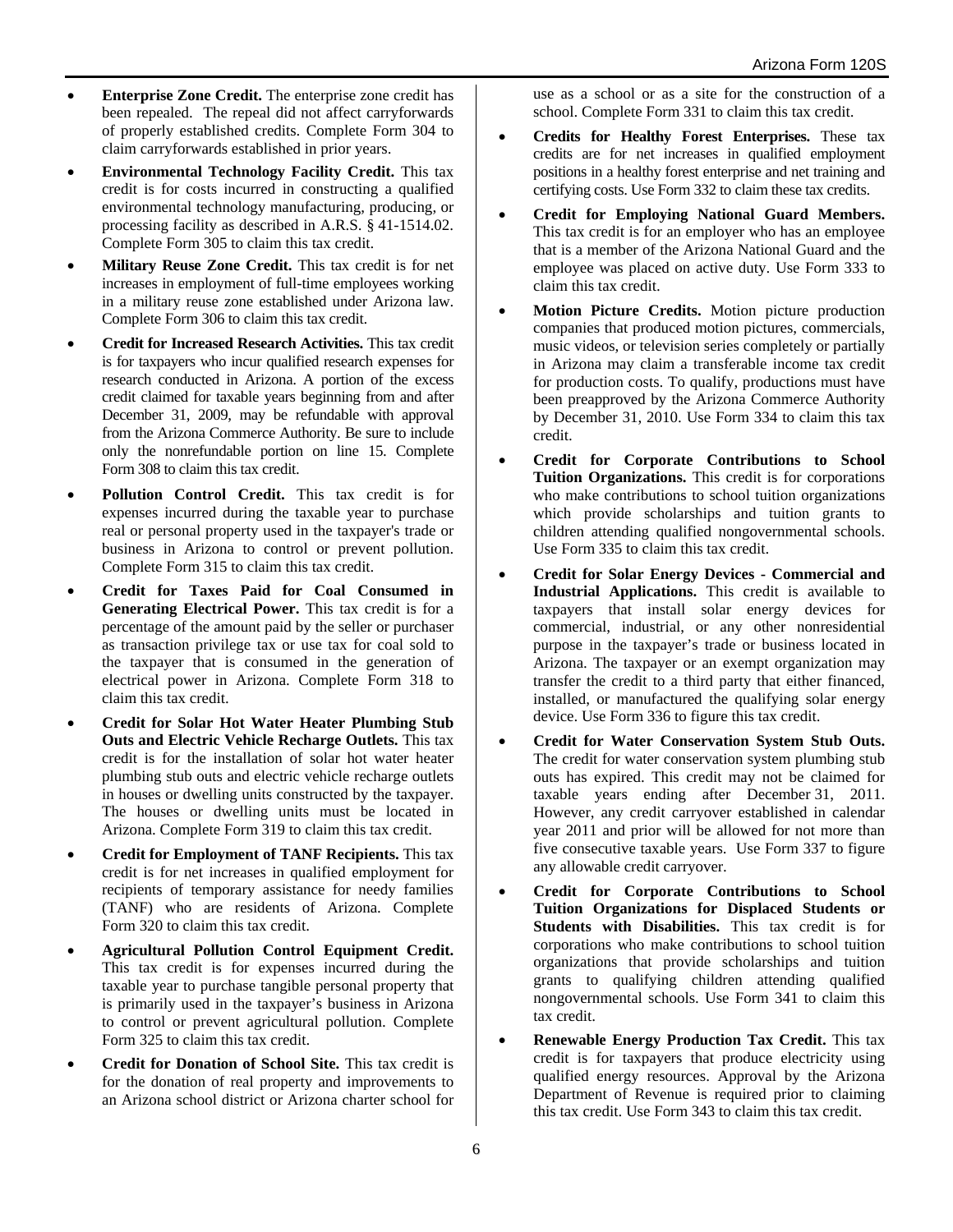- **Solar Liquid Fuel Credit.** This tax credit is for taxpayers that increase research activities related to solar liquid fuel. Additional credits will become available in 2016 for production and delivery system costs. Use Form 344 to claim this tax credit.
- **Credit for New Employment.** This tax credit is for taxpayers that have net increases in employment. The credit limit is administered by the Arizona Commerce Authority. Use Form 345 to claim this tax credit.
- **Additional Credit for Increased Research Activities for Basic Research Payments.** This tax credit is for taxpayers that make qualified basic research payments for research conducted in Arizona. Approval by the Arizona Department of Revenue is required prior to claiming this tax credit. Use Form 346 to claim this tax credit.
- **Credit for Qualified Health Insurance Plans.** The credit for qualified health insurance plans has been repealed. All credits for qualified health insurance plans that were properly established can be carried forward for the respective three year carry forward period. Use Form 347 to claim this carry-forward tax credit.
- **Credit for Renewable Energy Investment and Production for Self-Consumption by Manufacturers and International Operations Centers.** This tax credit is for investment in new renewable energy facilities that produce energy for self-consumption using renewable energy resources if the power will be used primarily for manufacturing of for International Operations Centers. Use Form 351 to claim this tax credit.

Complete the appropriate credit form for each tax credit. Include the completed credit form and Form 300 with the tax return.

*Amended Returns:* Include the completed credit form(s) and Arizona Form 300 with the amended Form 120S, whether or not the amount claimed on line 15 has changed.

# **Line 16 - Credit Type**

Indicate which nonrefundable tax credits were used on line 15 by entering the applicable form number(s) in the space provided.

| <b>Nonrefundable Income Tax Credit</b>                                                        |     |  |  |
|-----------------------------------------------------------------------------------------------|-----|--|--|
| <b>Enterprise Zone Credit</b>                                                                 | 304 |  |  |
| <b>Environmental Technology Facility Credit</b>                                               | 305 |  |  |
| Military Reuse Zone Credit                                                                    | 306 |  |  |
| <b>Credit for Increased Research Activities</b>                                               | 308 |  |  |
| <b>Pollution Control Credit</b>                                                               | 315 |  |  |
| Credit for Taxes Paid for Coal Consumed in Generating<br><b>Electrical Power</b>              | 318 |  |  |
| Credit for Solar Hot Water Heater Plumbing Stub Outs<br>and Electric Vehicle Recharge Outlets | 319 |  |  |
| Credit for Employment of TANF Recipients                                                      | 320 |  |  |
| <b>Agricultural Pollution Control Equipment Credit</b>                                        | 325 |  |  |
| Credit for Donation of School Site                                                            | 331 |  |  |
| <b>Credits for Healthy Forest Enterprises</b>                                                 | 332 |  |  |
| Credit for Employing National Guard Members                                                   | 333 |  |  |
| <b>Motion Picture Credits</b>                                                                 | 334 |  |  |
| Credit for Corporate Contributions to School Tuition<br>Organizations                         | 335 |  |  |

| Nonrefundable Income Tax Credit                                                                                                               | Form |
|-----------------------------------------------------------------------------------------------------------------------------------------------|------|
| Credit for Solar Energy Devices - Commercial and<br><b>Industrial Applications</b>                                                            | 336  |
| Credit for Water Conservation System Plumbing Stub<br>Outs                                                                                    | 337  |
| Credit for Corporate Contributions to School Tuition<br>Organizations for Displaced Students or Students With<br><b>Disabilities</b>          | 341  |
| Renewable Energy Production Tax Credit                                                                                                        | 343  |
| Solar Liquid Fuel Credit                                                                                                                      | 344  |
| <b>Credit for New Employment</b>                                                                                                              | 345  |
| Additional Credit for Increased Research Activities for<br><b>Basic Research Payments</b>                                                     | 346  |
| Credit for Qualified Health Insurance Plans                                                                                                   | 347  |
| Credit for Renewable Energy Investment and<br>Production for Self-Consumption by Manufacturers and<br><b>International Operations Centers</b> | 351  |

# **Line 17 - Arizona Tax Liability**

Subtract line 15 from line 14. If line 15 is more than line 14, enter zero (0). Line 17 cannot be a negative amount.

# **Tax Payments and Refundable Credits**

## **Line 18 - Refundable Tax Credits**

Check the box(es) marked 308, 342 and/or 349 to indicate which of these tax credits the taxpayer is claiming. Enter the total amount of the credits claimed on line 18.

**Credit for Increased Research Activities.** A portion of this tax credit is refundable for qualified taxpayers. The refund is limited to 75% of the excess credit, which is the current year's credit less the current year's tax liability, not to exceed the amount approved by the Arizona Commerce Authority. Include a copy of your "Certificate of Qualification" from the Arizona Commerce Authority, Form 300 and Form 308 with your return. Enter the amount from Form 308, Part 6, line 46.

**Credit for Renewable Energy Industry.** This tax credit is for expanding or locating qualified renewable energy operations in Arizona and is refundable in five equal installments. Pre-approval and post-approval are required through the Arizona Commerce Authority. Include a copy of your "Certification of Qualification" from the Arizona Commerce Authority and Form 342 with your tax return to claim this credit. Enter the amount from Form 342, Part 6, line 18.

**Credit for Qualified Facilities.** This tax credit is for expanding or locating a qualified facility in Arizona and is refundable in five equal installments. Pre-approval and postapproval are required through the Arizona Commerce Authority. Include a copy of your "Certification of Qualification" from the Arizona Commerce Authority and Form 349 with your tax return to claim this credit. Enter the amount from Form 349, Part 6, line 18.

If you are claiming more than one of the refundable tax credits, check the appropriate boxes and add the amounts from the credit forms together and enter the total on line 18, or use the worksheet below to figure the amount to enter on line 18.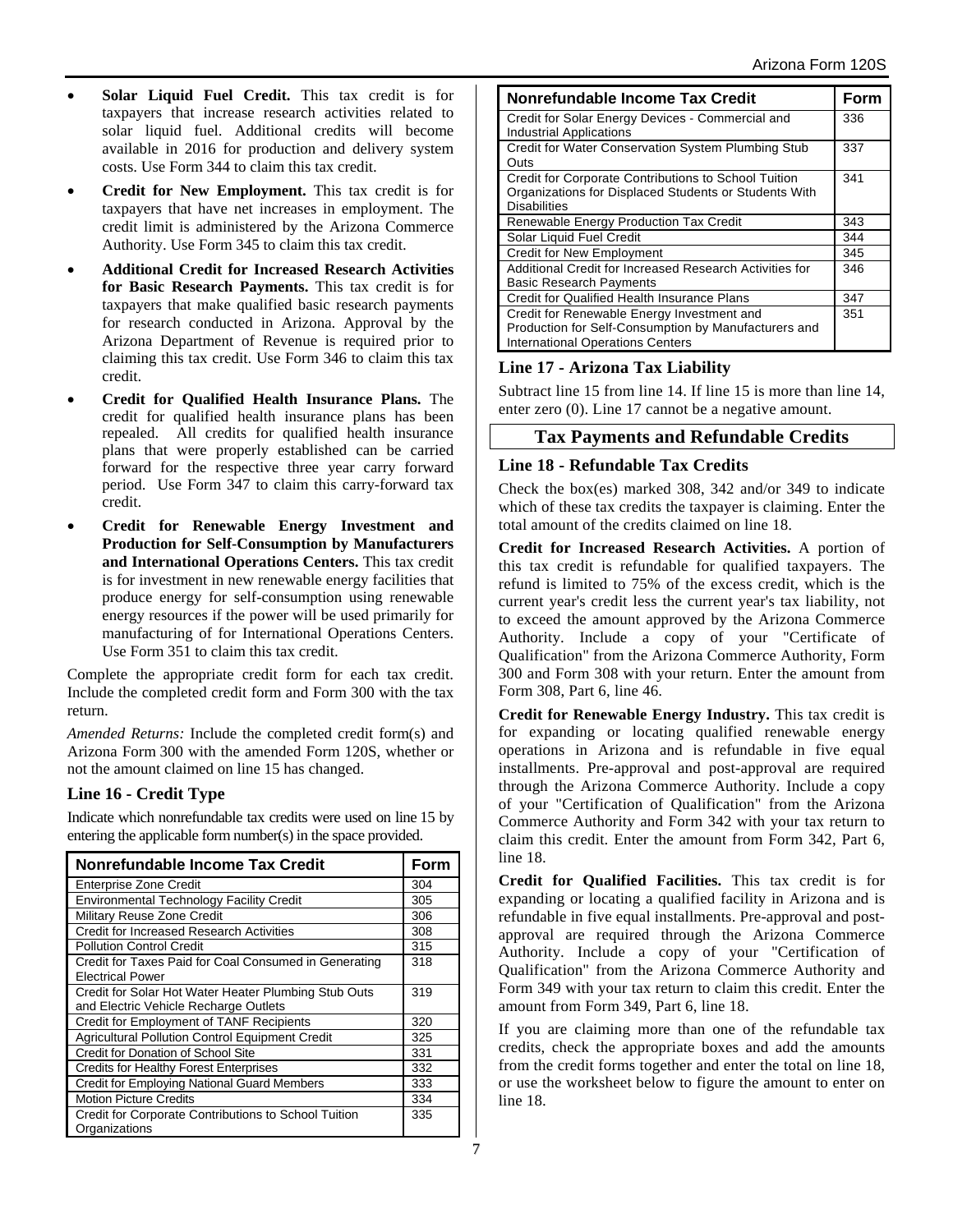| <b>Refundable Credit Worksheet</b>                                                             |  |  |  |  |
|------------------------------------------------------------------------------------------------|--|--|--|--|
| 1. Enter the refundable credit from<br>Form 308, Part 6, line 46.                              |  |  |  |  |
| 2. Enter the apportioned credit from<br>Form 342, Part 6, line 18.                             |  |  |  |  |
| 3. Enter the apportioned credit from<br>Form 349, Part 6, line 18.                             |  |  |  |  |
| 4. Add the amounts on lines 1, 2,<br>and 3. Enter the total here and on<br>Form 120S, line 18. |  |  |  |  |

*Amended Returns:* Include the completed credit form(s) with the amended Form 120S, with Form 300, if applicable, whether or not the amount claimed on line 18 has changed.

## **Line 19 - Extension Payments**

*Original Returns:* Enter any payment made with the request for extension of time to file the income tax return or made online by the original due date.

*Amended Returns:* Enter any payment made with the request for an extension of time to file the original return or made online by the original due date. DO NOT include or enter the amount of any penalties or interest paid.

## **Line 20 - Estimated Payments**

*Original Returns:* Enter the total amount paid by the S corporation for the taxable year. Include a schedule listing dates and payments made.

*Amended Returns:* Enter the total amount of estimated tax payments made by the S corporation for the taxable year. Do not include the amount of any penalties paid, or any reduction for the amount of an overpayment that was designated as an estimated tax payment for 2015 on a prior return.

## **Line 21 - Total Payments**

*Original Returns:* Add lines 18, 19 and 20. Enter the total.

*Amended Returns*: Enter the total amount of tax payments made for the taxable year. Compute the total as follows:

- Add the amounts entered on lines 18, 19 and 20.
- Add the amount of a payment sent with the original return (if any);
- Add the amount of any payments made after the original return was filed; and
- Subtract the amount of any overpayment of tax (from the original return, line 23) and the total amount of any overpayments from an Arizona Department of Revenue correction notice, a prior amended return, or an audit.
- Do not include or enter the amount of any penalties or interest paid.

## **Computation of Total Due or Overpayment**

#### **Line 22 - Balance of Tax Due**

If the amount on line 17 is **larger** than the amount on line 21, there is a balance of tax due. Subtract line 21 from line 17, and enter the difference. Skip line 23.

#### **Line 23 - Overpayment of Tax**

If the amount on line 21 is **larger** than the amount on line 17, there is an overpayment of tax. Subtract line 17 from line 21, and enter the difference.

#### **Line 24 - Penalty and Interest**

Calculate any penalty and interest due as a result of late filing or late payment of tax. Calculate interest on the amount shown on line 22 at the prevailing rate. The interest period is from the original due date of the return to the payment date. See the "Penalties and Interest" section beginning on page 2 of these instructions. Do not include or enter the amount from Form 220. Do not include or enter the amount of the information return penalty for late or incomplete filing on this line.

#### **Line 25 - Estimated Tax Underpayment Penalty**

*Original returns:* The S corporation DOES NOT HAVE TO COMPLETE Form 220, *Underpayment of Estimated Tax by Corporations*, if the S corporation made estimated tax payments equal to 90% of the current taxable year's tax liability, and paid in four equal installments. The department will compute the underpayment of estimated tax penalty based on this method and notify the S corporation of any amount due. If the S corporation elects to have the department compute the penalty, do not check box **25A** or enter an amount on line 25.

The S corporation MUST COMPLETE Form 220, even though no penalty is due, if it made its estimated tax payments based on any of the following methods:

- The annualized income installment method;
- The adjusted seasonal installment method; or
- An amount, paid in four equal installments, that is equal to the sum of:

Ninety percent of the portion of the current taxable year's Arizona tax liability that is attributable to built-in gains income or certain capital gains income; **plus**

One hundred percent of the portion of the prior taxable year's Arizona tax liability that is attributable to excess net passive income.

Enter the total penalty from Form 220, Part C, line 37. Include the completed Form 220 with the return **and** check box **25A**.

*Amended returns:* Do not recompute the estimated tax underpayment penalty. Enter the amount from line 25 of the original return or the amount from an Arizona Department of Revenue correction notice.

## **Line 26 - Information Return Penalty**

*Original Returns:* If no tax liability is due, and this return is filed late (including extension) or incomplete, enter the amount of the information return penalty on this line. The information return penalty is \$100 for each month, or fraction of a month, that the failure continues, up to a maximum penalty of \$500.

*Amended Returns:* Do not recompute the information return penalty. Enter the amount from line 26 of the original return or the amount from an Arizona Department of Revenue correction notice.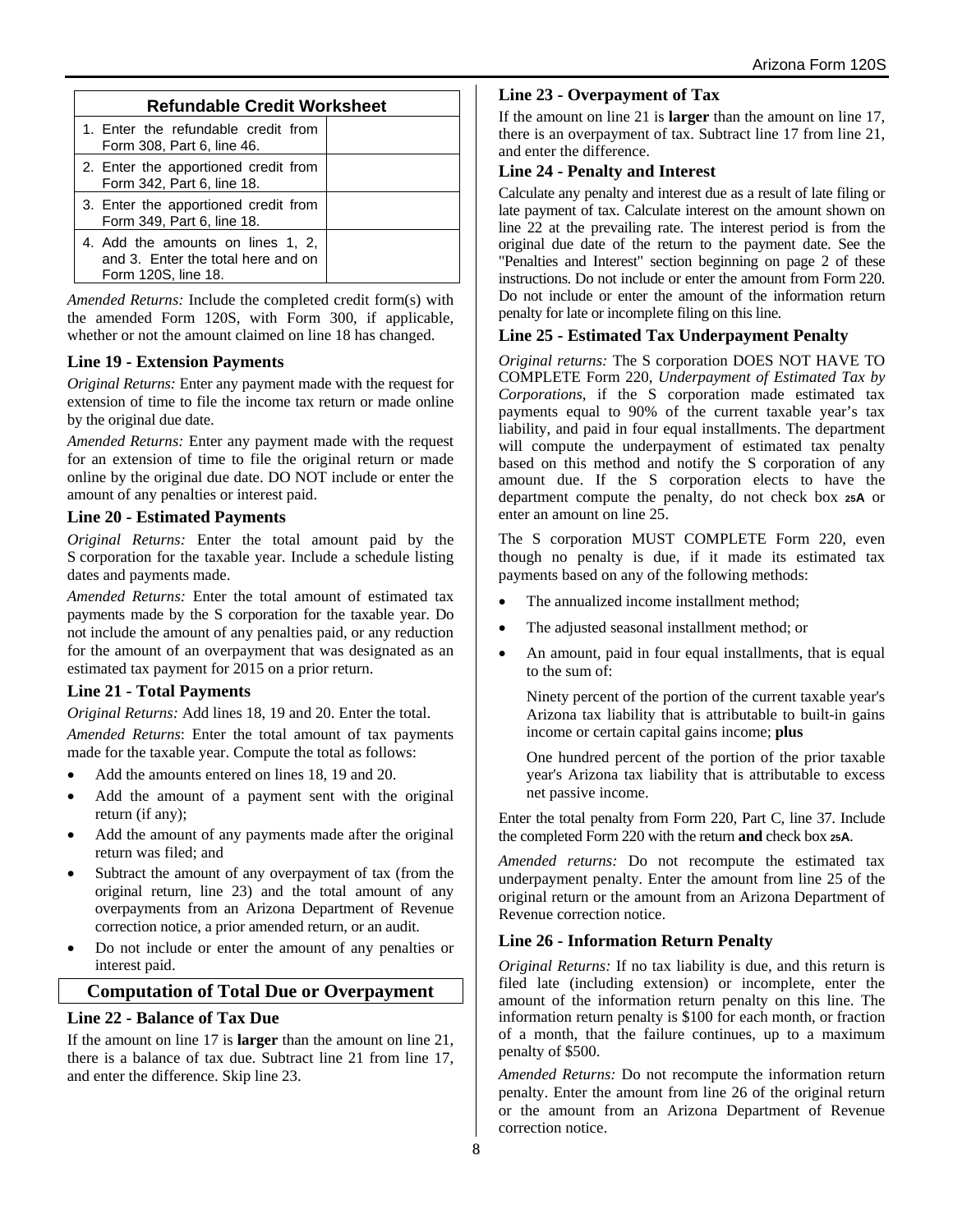## **Line 27 - Total Due**

If the taxpayer had a balance of tax due on line 22, add line 22, line 24 and line 25. Enter the total on line 27. S corporations that do not have a tax liability, enter the amount from line 26. This is the total amount due. Payments can be made via check, electronic check, money order, or credit card.

#### **Check or Money Order**

Make checks payable to Arizona Department of Revenue. Include the taxpayer's EIN on the front of the check or money order. Include the check or money order with the return.

#### **Internet Payments**

Corporate taxpayers must be licensed by the department before they can register to pay taxes online. Visit www.AZTax.gov to register and make payments over the internet.

#### Electronic payment from checking or savings account

Payments can be made electronically from a checking or savings account. Visit www.AZTax.gov and choose the e-check option. There is no fee to use this method. This payment method will debit the amount from the specified checking or savings account on the date specified. If an electronic payment is made from a checking or savings account, a confirmation number will be generated. Please keep this confirmation number as proof of payment.

#### Credit card payment

Payments can be made via American Express, Discover, MasterCard or VISA credit cards. Visit www.AZTax.gov and choose the credit card option. This will take you to the website of the credit card payment service provider. The service provider will charge a convenience fee based on the amount of the tax payment. The service provider will disclose the amount of the convenience fee during the transaction and the option to continue or cancel the transaction will be presented. If you accept the convenience fee and complete the credit card transaction, a confirmation number will be generated. Please keep this confirmation number as proof of payment.

## **Line 28 - Overpayment**

If the taxpayer had an overpayment of tax on line 23, subtract the total of line 24 and line 25 from line 23. Enter a positive difference on line 28. This is the total overpayment. If the difference is negative, enter the difference as a positive number on line 27.

## **Line 29 - Overpayment Applied to Estimated Tax**

*Original Returns:* The taxpayer may apply part or all of an overpayment reported on line 28 as a 2016 estimated tax payment. Enter the applicable amount on line 29.

*Amended Returns:* The taxpayer may apply part or all of an overpayment reported on line 28 as a 2016 estimated tax payment, if this amended return is filed during the taxpayer's taxable year 2015. Enter the applicable amount on line 29.

## **Line 30 - Refund**

Subtract line 29 from line 28. Enter the difference. This is the net refund amount.

## **Apportionment of Income**

A.R.S. §§ 43-1131 through 43-1150 govern the apportionment of income. A corporation that engages in activities both within and without Arizona must apportion its business income based on property, payroll, and sales in Arizona as compared with everywhere. "Everywhere" means the property, payroll, and sales factors related to the whole combined or consolidated business.

#### **NON-APPORTIONABLE INCOME**

Apportionment factors generating non-apportionable or nontaxable (i.e. U.S. Interest) income are not to be included in the calculation of the apportionment ratio.

#### **ADMINISTRATIVE RELIEF REQUESTS**

A.R.S. § 43-1148 provides administrative relief if the allocation and apportionment provisions of UDITPA do not fairly represent the extent of the taxpayer's business activity in this state. The taxpayer may petition for or the department may require, in respect to all or any part of the taxpayer's business activity, if reasonable:

- Separate accounting, except with respect to an Arizona affiliated group, as defined in A.R.S. § 43-947.
- The exclusion of any one or more of the factors.
- The inclusion of one or more additional factors which will fairly represent the taxpayer's business activity in this state.
- The employment of any other method to effectuate an equitable allocation and apportionment of the taxpayer's income, other than disallowance of a properly elected consolidated return.

This section permits a departure from the allocation and apportionment provisions only in limited cases. A.R.S. § 43-1148 may be invoked only if unusual fact situations produce incongruous results under the apportionment and allocation provisions. Taxpayers seeking such relief should submit a letter to the Corporate Income Tax Audit Section 60 days prior to the filing of the return setting forth the relief that is requested and the justification for the relief.

The department normally makes such determinations only upon audit of the taxpayer. Such a detailed examination of the specific facts and circumstances reveals whether such unusual fact situations and incongruous results exist.

#### **COMPUTING THE APPORTIONMENT RATIO**

When computing the factors of the apportionment ratio, carry the result out to six (6) places after the decimal. If the seventh  $(7<sup>th</sup>)$  place after the decimal is five (5) or more, round the sixth  $(6<sup>th</sup>)$  decimal place up to the next higher digit. If the seventh  $(7<sup>th</sup>)$  place after the decimal is less than five (5), leave the sixth  $(6<sup>th</sup>)$  place decimal as it is.

#### **Example #1:**

| Arizona Factor           | 123,456  |
|--------------------------|----------|
| <b>Everywhere Factor</b> | 789,654  |
| Average                  | .1563418 |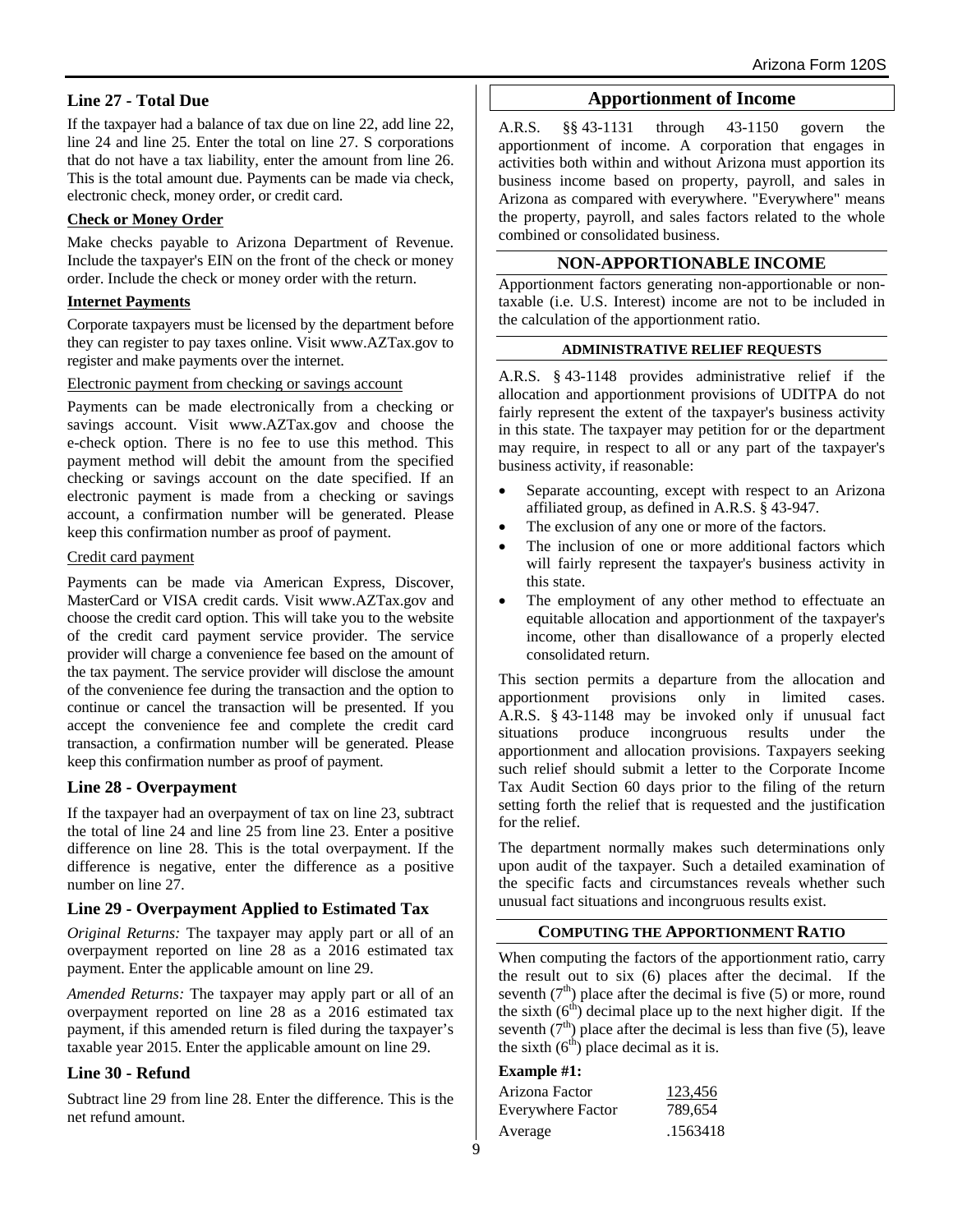The seventh  $(7<sup>th</sup>)$  digit after the decimal is "8". Since "8" is greater than "5", the sixth  $(6<sup>th</sup>)$  digit after the decimal is increased to the next higher digit, "2".

The average rounded to six (6) decimal places is .156342.

#### **Example #2:**

| <b>Total Ratio</b> | .179865  |  |  |
|--------------------|----------|--|--|
| Divided by         | Δ        |  |  |
| Average            | .0449662 |  |  |

The seventh  $(7<sup>th</sup>)$  digit after the decimal is "2". Since"2" is less than "5", the sixth  $(6<sup>th</sup>)$  digit after the decimal remains "6". No increase to the sixth  $(6<sup>th</sup>)$  digit after the decimal is made.

The average rounded to six (6) decimal places is .044966.

## **Schedule ACA - Air Carrier Apportionment Formula (Multistate S Corporation Air Carriers Only)**

A.R.S. § 43-1139(B) requires a taxpayer that is a qualifying air carrier to use revenue miles to apportion its business income to Arizona. The taxpayer must be engaged in air commerce. "Air commerce" means transporting persons or property for hire by aircraft in interstate, intrastate or international transportation.

The taxpayer must complete Schedule ACA. Schedule ACA is available on the department's website. Check the box on line A on page 1. Do not complete Schedule A.

#### **NON-AIR CARRIER APPORTIONMENT FORMULA (NON-AIR CARRIER MULTISTATE S CORPORATIONS ONLY)**

Non-air carrier multistate S corporations have the opportunity to choose one of two apportionment formulas for calculating the apportionment ratio:

- The enhanced apportionment formula, or
- The standard apportionment formula.

Check the box on line A of page 1 of the return to indicate which apportionment formula, "Standard", or "Enhanced", will be used to calculate the apportionment ratio on the S corporation's return. Whichever apportionment method is indicated, the taxpayer must complete the apportionment ratio using that formula. (The taxpayer cannot use "Standard" to calculate one portion of the ratio, and "Enhanced" to calculate another portion of the ratio.)

For the standard apportionment ratio, the numerator of the fraction of the standard apportionment formula is the property factor plus the payroll factor plus two times the sales factor. The denominator of the fraction is four. Use the numbers located on the left-hand side of Schedule A, column A, to weight the property, payroll, and sales factors respectively.

For the enhanced apportionment ratios, the numerator of the fraction is five times the property factor plus five times the payroll factor plus ninety times the sales factor. The denominator of the fraction is 100. Use the numbers located on the right-hand side of Schedule A, column A to weight the property, payroll, and sales factors respectively.

Taxpayers using any of these apportionment methods must complete lines 5 through 10 on page 1.

## **Line A1 - Property Factor**

The Property Factor is a fraction that represents the average value of the taxpayer's property owned or rented and used in Arizona to the total average value of the taxpayer's property owned or rented and used during the tax period.

The value of tangible personal property and real property owned by the taxpayer is its original cost. The taxpayer normally determines the average value of its owned property by averaging the values at the beginning and ending of the tax period. Property used to generate non-apportionable or non-taxable income is not included in the property factor.

The value of tangible personal property and real property rented by the taxpayer is eight (8) times its net annual rental rate. The net annual rental rate is the annual rental rate paid by the taxpayer for rented property, less the aggregate annual subrental rates paid by subtenants of the taxpayer. The taxpayer automatically achieves averaging for rented property by the method of determining the net annual rental rate of such property.

For a discussion of the treatment of computer software in the property factor, refer to Corporate Tax Ruling (CTR) 01-2.

Report real property situated and tangible personal property permanently located in Arizona as property within Arizona. Attribute the value of mobile property to Arizona based on the total time that the property was within Arizona.

## *Taxpayers Electing "STANDARD APPORTIONMENT"*

- Check the box on Line A of the return labeled "STANDARD".
- Divide the numerator of the property factor by the denominator. The result is the "Standard" property factor. Express the ratio as a decimal carried out to six (6) places. The property factor will not exceed 100%.

## *Taxpayers Electing "ENHANCED APPORTIONMENT"*

- Check the box on Line A of the return labeled, "ENHANCED".
- Multiply the numerator of the property factor by five (5). Divide that result by the denominator. The result is the "Enhanced" property factor. Express the ratio as a decimal carried out to six (6) places. The property factor may exceed 100%

For additional information on the property factor, refer to: A.R.S. §§ 43-1140 through 1142 A.A.C. R15-2D-601through R15-2D-607 and R15-2D-902 Corporate Tax Ruling (CTR) 01-2

## **Line A2 - Payroll Factor**

The Payroll Factor is a fraction that represents the compensation paid in Arizona by the taxpayer to the total compensation paid by the taxpayer during the tax period.

Report the salaries, wages, or other compensation of officers, employees, etc., as within Arizona if the performance of their services occurs entirely in Arizona. This rule applies regardless of where payment is made or control exercised. This rule also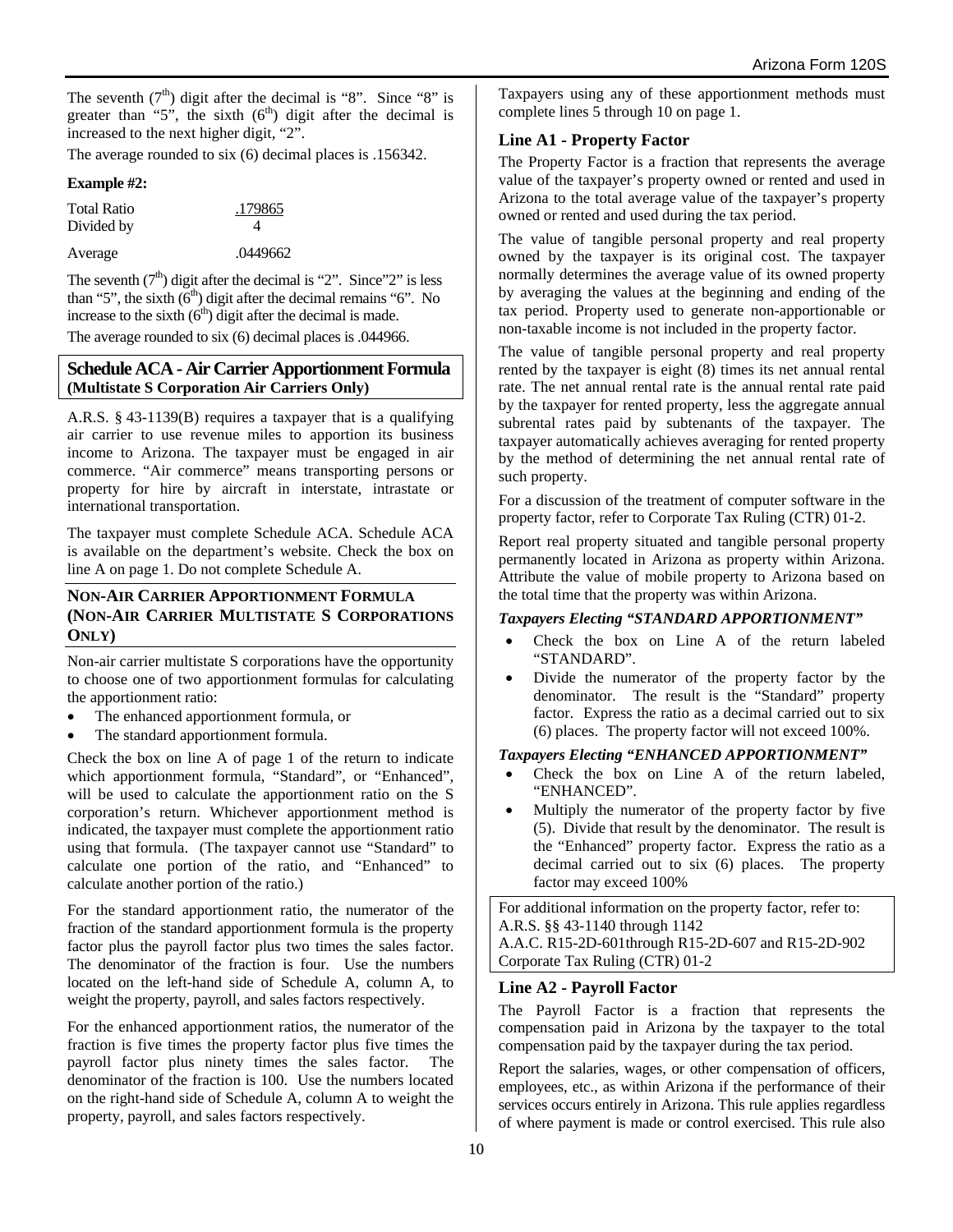applies regardless of whether the performance of the services is partly or wholly in connection with the apportionable business carried on outside the state or in interstate or foreign commerce. Payroll used to generate non-apportionable or non-taxable income is not included in the payroll factor.

Allocate the compensation of officers and employees who perform services partly within and partly without Arizona to this state when:

- The services performed outside of Arizona are incidental to the employee's service within Arizona; or
- The employee's base of operation is in Arizona; or
- The employee has no base of operation in any state but the direction or control of the employee is from Arizona; or
- The employee has no base of operation in any state, and there is no direction or control from a state in which the employee performs some part of his services, but the employee's residence is in Arizona.

## *Taxpayers Electing "STANDARD APPORTIONMENT"*

- Ensure the box on Line A of the return labeled "STANDARD" is checked
- Divide the numerator of the payroll factor by the denominator. The result is the "Standard" payroll factor. Express the ratio as a decimal carried out to six (6) places. The payroll factor will not exceed 100%.

## *Taxpayers Electing "ENHANCED APPORTIONMENT"*

- Check the box on Line A of the return labeled, "ENHANCED".
- Multiply the numerator of the payroll factor by five (5). Divide that result by the denominator. The result is the "Enhanced" payroll factor. Express the ratio as a decimal carried out to six (6) places. The payroll factor may exceed 100%

For additional information on the payroll factor, refer to: A.R.S. §§ 43-1143, 1144 A.A.C. R15-2D-701through R15-2D-705

# **Line A3 - Sales Factor**

The Sales Factor is a fraction that represents the total sales of the taxpayer in Arizona to the total sales of the taxpayer during the tax period.

"Sales" includes all gross receipts from transactions and activities in the course of the regular trade or business that produce income. Gross receipts from non-apportionable or non-taxable income are not included in the sales factor.

Sales of tangible personal property is determined on a destination sales basis. Sales of real property is determined based on the location of the property. Generally, sales of other than tangible personal property is determined based on the location where the income producing activity occurs. Service income is determined based on the location of the income producing activity, *unless* the taxpayer elected to be treated as a Multistate Service Provider (MSP). (See the box below for a description of an MSP.)

*TAXPAYERS THAT QUALIFY AS MULTISTATE SERVICE PROVIDERS ELECTING TO SOURCE SALES OF SERVICES TO ARIZONA USING A COMBINATION OF INCOME PRODUCING ACTIVITY SALES AND MARKET SALES* 

For taxable years beginning from and after December 31, 2013, taxpayers that qualify as a Multistate Service Provider (MSP) may elect to treat sales from service as being sourced to Arizona based on a combination of income-producing activity sales and market sales. Multistate taxpayers complete Schedule MSP to determine if they qualify as an MSP. If the taxpayer qualifies, and wishes to make the election, the completed Schedule MSP must be included with the taxpayer's original, timely-filed tax return. *(The election to be treated as an MSP cannot be made on an amended return.)* Once made, the election is binding for five (5) years. For each year of the election period, Schedule MSP must by completed by the taxpayer to source sales from services to Arizona. Once Schedule MSP is completed, the taxpayer can compute the sales factor.

Taxpayers that qualify, and who want to make the election, should:

- Ensure the completed Schedule MSP is included with the return
- Ensure the box on Line A of the return is checked
- Ensure the box indicating the year of the election cycle is checked
- Enter on line A3b, column A, the Arizona sales from services from the completed Schedule MSP, line B5.
- Complete the calculation of the sales factor following the instructions for the taxpayer's choice of the "STANDARD" or "ENHANCED" apportionment formula.

**Taxpayers qualifying as an MSP, and electing to be treated as an MSP:**

 Enter the Arizona sales from services on line A3b from the completed Schedule MSP, line B5.

#### **Taxpayers not making the election to be treated as an MSP:** Include Arizona sales from services on line A3c.

## *Taxpayers Electing "STANDARD APPORTIONMENT"*

- Check the box on Line A of the return labeled "STANDARD".
- Multiply the numerator of the sales factor by two (2). Divide that result by the denominator. The result is the "Standard" sales factor. Express the ratio as a decimal carried out to six (6) places. The sales factor will not exceed 100%.

#### *Taxpayers Electing "ENHANCED APPORTIONMENT"*

- Check the box on Line A of the return labeled "ENHANCED".
- Multiply the numerator of the sales factor by ninety (90). Divide that result by the denominator. The result is the "Enhanced" sales factor. Express the ratio as a decimal carried out to six (6) places. The sales factor may exceed 100%.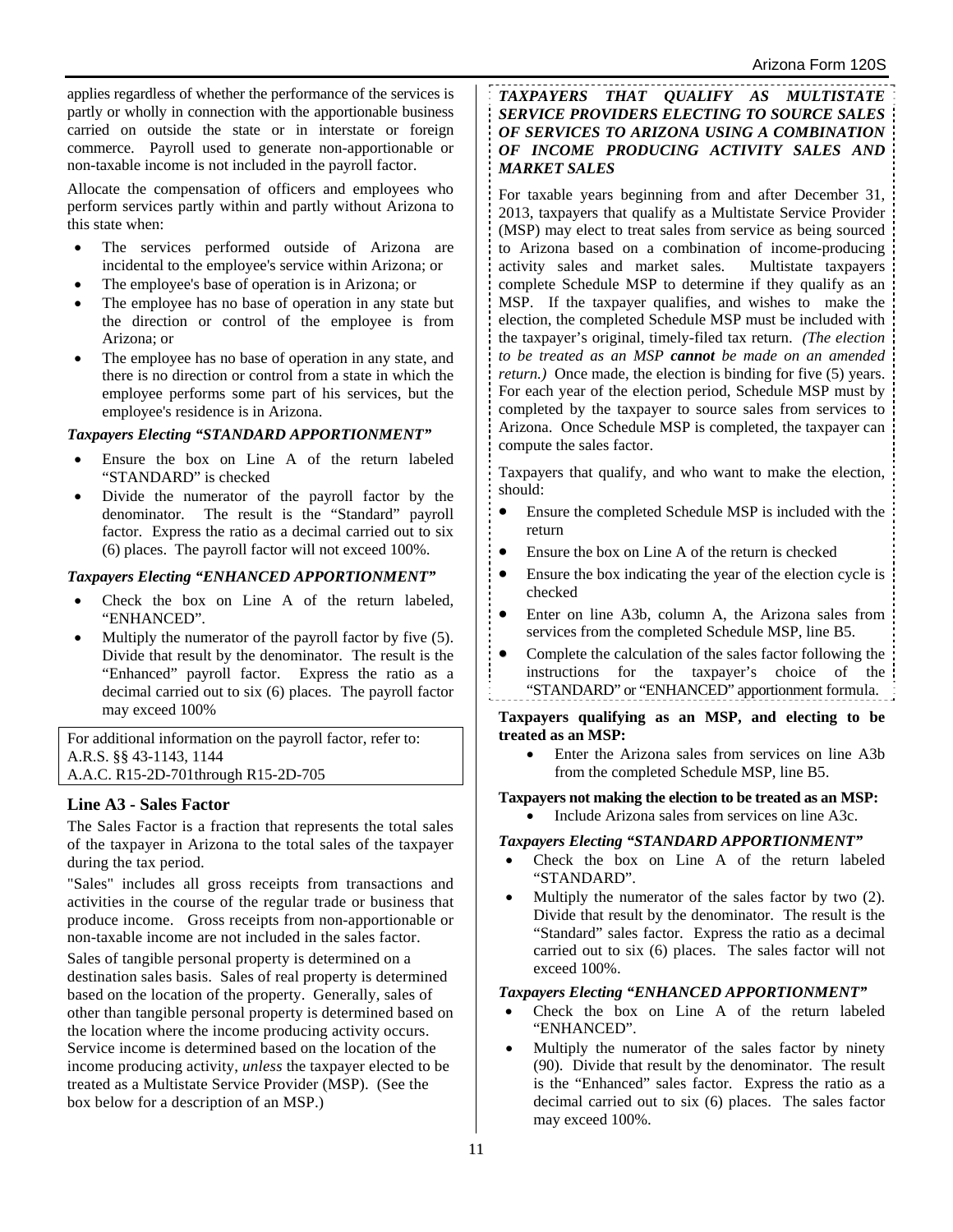For more information on the sales factor, refer to: A.R.S. §§ 43-1145 – 1147 A.A.C. R15-2D-801 through R15-2D-807, and R15-2D-903 Corporate Tax Ruling (CTR) 02-2 CTR 07-1

# **Line A4 – Total Ratio**

Add the ratios for the property factor, the payroll factor, and the sales factor in Column C. Enter the result.

# **Line A5 - Average Apportionment Ratio**

*NOTE***:** Taxpayers must exclude a factor if both the numerator and the denominator of a factor are zero (0). Do not exclude a factor if the numerator of the factor is zero (0) and the denominator of a factor is greater than zero (0).

## *Taxpayers Electing "STANDARD APPORTIONMENT"*

If either the property or the payroll factor is excluded, determine the average ratio by dividing the total ratio by three (3). If the sales factor is excluded, determine the average ratio by dividing the total ratio by two (2). If two of the factors are excluded, the remaining factor, without respect to any weighting, is the apportionment ratio.

*Taxpayers Electing "ENHANCED APPORTIONMENT"*  If the either property or the payroll factor is excluded, determine the average ratio by dividing the total ratio by ninety-five (95.0). If the sales factor is excluded, determine the average ratio by dividing the total ratio by ten (10). If two of the factors are excluded, the remaining factor, without respect to any weighting, is the apportionment ratio*.* 

# *Taxpayers Electing "STANDARD APPORTIONMENT"*

Divide the total ratio, line A4, column C, by four (4). Enter the average ratio here and on page 1, line 7. Express the ratio as a decimal carried out to six (6) places.

# *Taxpayers Electing "ENHANCED APPORTIONMENT"*

Divide the total ratio, line A4, column C by 100. Express the ratio as a decimal carried out to six places. Enter the average ratio here and on page 1, line 7. Express the ratio as a decimal carried out to six (6) places.

# **Schedule B - Other Information**

Answer all questions (B1 through B6) as accurately and completely as possible.

**Question B3:** List the name, title and telephone number of the individual who Arizona Department of Revenue employees may contact to schedule an audit of this return. Confidential information may be disclosed to a principal officer, any person designated by a principal officer, any person designated in a resolution by the corporate board of directors or other similar governing body, or to an individual designated as an authorized representative in a valid power of attorney. A principal corporate officer of a parent corporation may execute a written authorization for a controlled subsidiary. If this individual is not a principal officer, or is not designated as an authorized representative in a valid

power of attorney, the taxpayer understands and agrees that confidential information may be disclosed to this individual.

# **Certification**

One or more of the following officers (president, treasurer, or any other principal officer) must sign the return.

**Paid preparers:** Sign and date the return. Complete the firm name and address lines (the paid preparer's name and address, if self-employed). Enter the paid preparer's TIN, which is the firm's EIN or the individual paid preparer's social security number.

# **Schedule K-1 - S Corporation Instructions**

Use this schedule for resident or part-year resident individual shareholders, resident estate shareholders, and resident trust shareholders.

Arizona Form 120S, Schedule K-1, is only required if the S corporation has capital gain (loss). If the S corporation does not have any capital gain (loss) for the taxable year, the filing of Arizona Form 120S, Schedule K-1, is not necessary.

Type or print the required information in the name, address, and information boxes on the top of the Arizona Form 120S, Schedule K-1. Indicate whether the S corporation's taxable year is a calendar year or a fiscal year; if a fiscal year, indicate the period covered by the taxable year on the schedule. Indicate whether this is an original or an amended schedule.

# **Part I: Net Capital Gain from Investment in a Qualified Small Business – Information Schedule**

For taxable years beginning from and after December 31, 2013, Arizona allows a subtraction from Arizona gross income for any net capital gain derived from investment in a qualified small business and included in the individual taxpayer's federal adjusted gross income or the federal taxable income of the estate and trust. A qualified small business is determined by the Arizona Commerce Authority pursuant to A.R.S. §41-1518. Although the subtraction is only available to individuals, estates and trusts, an S corporation shareholder that is a pass-through entity (estate or trust) will need this information to calculate its subtraction or complete the Arizona Form 141AZ, Schedule K-1 or Schedule K-1(NR), for each beneficiary.

If the shareholder's federal Schedule K-1 (Form 1120-S) includes any net capital gain (loss) from investment in a qualified small business, the S corporation should complete Part I, line 1 and Part II, line 3. If Part I, line 1, is zero, put zero on line 3.

If the shareholder's federal Schedule K-1 (Form 1120-S) does not include any net capital gain (loss) from investment in a qualified small business, the S corporation is not required to complete Part I and Part II, line 3.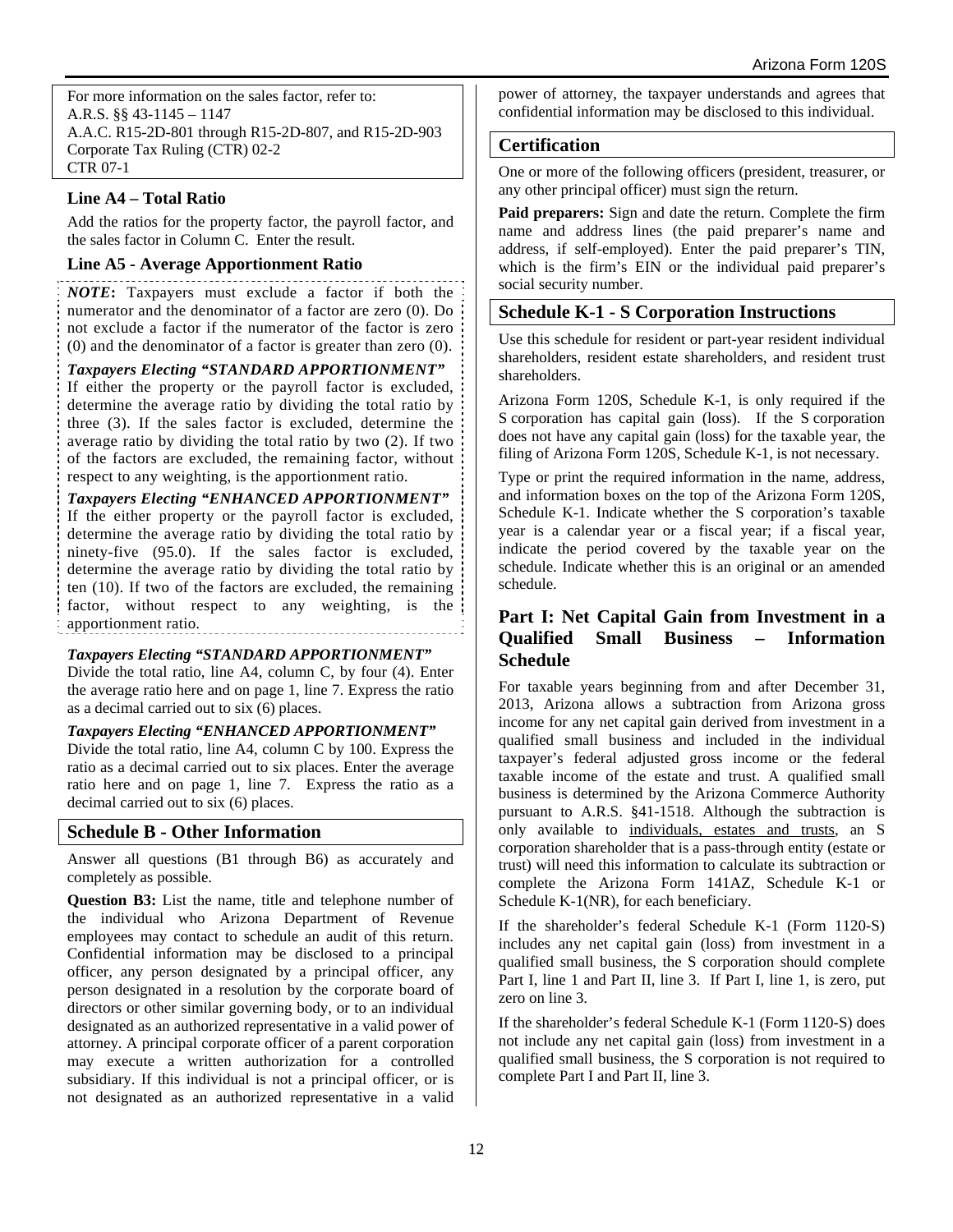# **Part II: Net Long-Term Capital Gain Subtraction – Information Schedule**

Arizona allows a subtraction from Arizona gross income for a percentage of any net long-term capital gain from assets acquired **after** December 31, 2011 that is included in the individual taxpayer's federal adjusted gross income or the federal taxable income of the estate or trust. Although the subtraction is only available to individuals, estates and trusts, a shareholder that is a pass-through entity (estate or trust) will need this information to calculate the subtraction for the estate or trust or complete the Arizona Form 141AZ, Schedule K-1 or Schedule K-1(NR), for each beneficiary.

For the resident and part-year resident individual shareholder, Form 120S, Schedule K-1, provides information so the shareholder can calculate its subtraction for net long-term capital gain for assets acquired after December 31, 2011.

For the resident estate shareholder or resident trust shareholder, Form 120S, Schedule K-1, provides information to the shareholder so the shareholder can (1) calculate its subtraction for net long-term capital gain for assets acquired after December 31, 2011; and/or (2) provide information to each beneficiary so each beneficiary can calculate its subtraction for net long-term

Complete Part II, line 2 and line 3 (if applicable) of Form 120S, Schedule K-1, as instructed on the form. If the shareholder's federal Schedule K-1 (Form 1120-S) does not include any capital gain (loss), the S corporation is not required to complete Part II.

A worksheet is provided at the end of these instructions that may assist the S corporation in determining the amounts to include in Part II, line 2 for each shareholder's Form 120S, Schedule K-1.

# **Schedule K-1(NR) - S Corporation Instructions**

Use this schedule for nonresident individual shareholders, nonresident estate shareholders, nonresident trust shareholders and exempt organization shareholders.

Type or print the required information in the name, address, and information boxes on the top of the Arizona Form 120S, Schedule K-1(NR). Indicate whether the S corporation's taxable year is a calendar year or a fiscal year; if a fiscal year, indicate the period covered by the taxable year on the schedule. Indicate whether this is an original or an amended schedule.

# **Part I: Share of Income and Deductions**

# **Column (a) - Distributive Share Amount**

**Wholly Arizona S corporations** - in column (a), enter the distributive share amount for each line item from the federal Form 1120-S, Schedule K-1.

**Multistate S corporations -** in column (a), enter the nonresident shareholder's distributive share of the multistate S corporation's income (loss) that is subject to apportionment from the federal Form 1120-S, Schedule K-1.

**Column (b) - Arizona Apportionment Ratio**

**Wholly Arizona S corporations -** enter 100%.

**Multistate S corporations** - enter the average ratio amount from Form 120S, Schedule A, line A5, column C, or Schedule ACA, line 3. (Refer to Schedule A or Schedule ACA instructions.)

## **Column (c) - Arizona Source Income**

**Wholly Arizona S corporations** - multiply column (a) by column (b). Enter the result in column (c).

**Multistate S corporations -** include a schedule that details (for each line item) the following computation:

- Step 1 The shareholder's distributive share of the S corporation's income subject to apportionment multiplied by the average ratio in column (b).
- Step 2 The shareholder's distributive share of the S corporation's income (loss) which is specifically allocable to Arizona.
- Step 3 The total of the amounts computed in steps 1 and 2 that is to be entered in column (c).

**NOTE:** *Do not include the amount of any nonbusiness income allocable to another state in the total entered in column (c).*

**All S corporations** - Column (c) is the shareholder's Arizona source income from the S corporation. Shareholders should refer to the instructions for Form 120S, Schedule K-1(NR), for information on completing their Arizona tax returns.

# **Part II: Net Capital Gain from Investment in a Qualified Small Business – Information Schedule**

For taxable years beginning from and after December 31, 2013, Arizona allows a subtraction from Arizona gross income for any net capital gain derived from investment in a qualified small business and included in the individual taxpayer's federal adjusted gross income or the federal taxable income of the estate and trust. A qualified small business is determined by the Arizona Commerce Authority pursuant to A.R.S. §41-1518. Although the subtraction is only available to individuals, estates and trusts, an S corporation shareholder that is a pass-through entity (estate or trust) will need this information to calculate its subtraction or complete the Arizona Form 141AZ, Schedule K-1 or Schedule K-1(NR), for each beneficiary.

If the shareholder's federal Schedule K-1 (Form 1120-S) includes any net capital gain (loss) from investment in a qualified small business, the S corporation should complete Part II, line 16, and Part III, line 18. If Part II, line 16, is zero, put zero on line 18.

If the shareholder's federal Schedule K-1 (Form 1120-S) does not include any net capital gain (loss) from investment in a qualified small business, the S corporation is not required to complete Part II or Part III, line 18.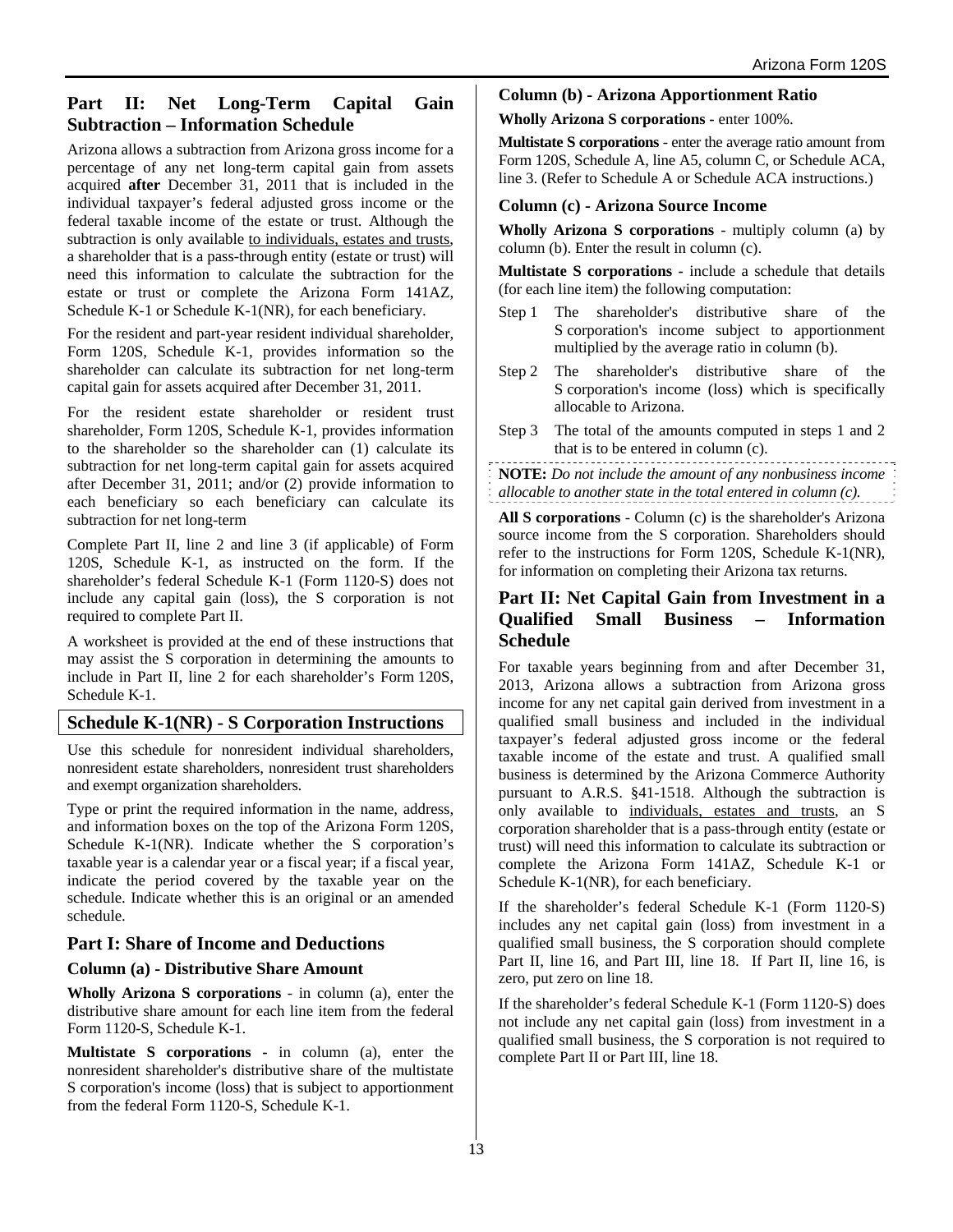# **Part III: Net Long-Term Capital Gain Subtraction – Information Schedule**

For the nonresident individual shareholder, Part III provides information so the shareholder can calculate its subtraction for net long-term capital gain for assets acquired after December 31, 2011.

For the nonresident estate shareholder or nonresident trust shareholder, Part III provides information so the shareholder can (1) calculate its subtraction for net long-term capital gain for assets acquired after December 31, 2011; and/or (2) provide information to each beneficiary so each beneficiary can calculate its subtraction for net long-term capital gain for assets acquired after December 31, 2011.

The subtraction is only available to individuals, estates, and trusts.

A worksheet is provided at the end of these instructions that may assist the S corporation in determining the amounts to include on Part III, line 17, of each nonresident shareholder's Arizona Form 120S, Schedule K-1(NR).

## **Shareholder Reporting Requirements for 2015**

## **Exempt Organization Shareholders**

Exempt organization shareholders must file Form 99T, *Arizona Exempt Organization Business Income Tax Return*, to report the income (loss) from the S corporation. This income (loss) is included in the organization's unrelated business taxable income from the federal Form 990-T.

#### **Resident or Part-Year Resident Individual Shareholders**

Resident or part-year individual shareholders are taxable on their entire distributive share of income from the S corporation. The distributive share of income reported on the federal return will

flow through to Form 140, *Resident Personal Income Tax Return*  or Form 140PY, *Part-Year Resident Personal Income Tax*.

## **Nonresident Individual Shareholders**

Nonresident individual shareholders of S corporations operating in Arizona are subject to Arizona income tax on their distributive share of the income (loss) earned by the S corporation in Arizona. Refer to Arizona Form 120S, Schedule K-1(NR). Nonresident shareholders must file Arizona Form 140NR, *Nonresident Personal Income Tax Return*, to report this income (loss).

**Composite return:** The Arizona Department of Revenue will accept a composite return filed by the S corporation on Arizona Form 140NR for nonresident individual shareholders so long as the return includes ten or more participating members.

Refer to Arizona Individual Income Tax Ruling ITR 13-2 for more information regarding filing a composite return on Arizona Form 140NR.

## **Estate and Trust Shareholders**

Shareholders that are estates or trusts are taxable on their entire distributive share of income from the S corporation. Resident trust or estate distributive share income will flow through to Arizona Form 141AZ, *Arizona Fiduciary Income Tax Return*. Nonresident estate or trust distributive share income should be reported on Schedule A of Arizona Form 141AZ, *Arizona Fiduciary Income Tax Return*.

The Worksheet for Net Long-Term Capital Gain Subtraction for Assets Acquired After December 31, 2011, is on the next page.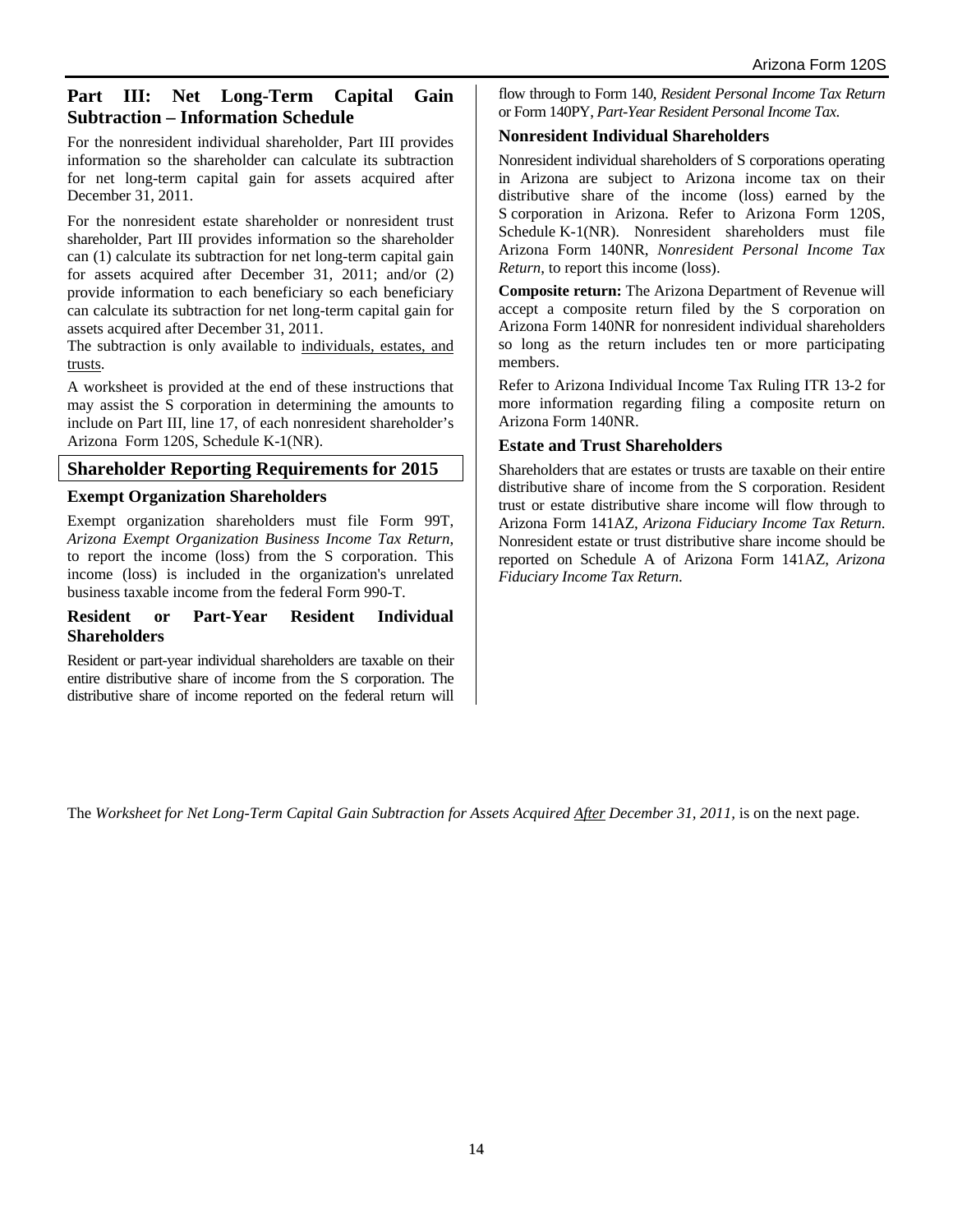# **Worksheet for Net Long-Term Capital Gain Subtraction for Assets Acquired After December 31, 2011**

|                                                 | Net long-term capital gain (loss) as reported on       |                | (a)               |      | (b)                     | (c)                   |
|-------------------------------------------------|--------------------------------------------------------|----------------|-------------------|------|-------------------------|-----------------------|
| federal Schedule D (or other form/schedule) and |                                                        |                |                   |      |                         |                       |
|                                                 | included in the distributive share amount.             |                |                   |      | Net long-term capital   | Net long-term capital |
|                                                 |                                                        |                |                   |      | gain (loss) included in | gain (loss) included  |
|                                                 | Enter the total net long-term capital gain (loss) from |                | Net.<br>long-term |      | column (a) from assets  | in column (a) from    |
|                                                 | the following forms in each applicable column. See     |                | capital           | gain | acquired<br>before      | assets acquired after |
|                                                 | instructions on the following page.                    |                | $(\text{loss})$   |      | January 1, 2012         | December 31, 2011     |
| $\mathbf{1}$                                    | Long-term capital gain (loss) reported on              | $\mathbf{1}$   |                   |      |                         |                       |
|                                                 | federal Schedule D from Form(s) 8949.                  |                |                   |      |                         |                       |
|                                                 |                                                        |                |                   |      |                         |                       |
|                                                 | Combine the amounts and enter the total.               |                |                   |      |                         |                       |
| $\overline{2}$                                  |                                                        | $\mathfrak{D}$ |                   |      |                         |                       |
|                                                 |                                                        |                |                   |      |                         |                       |
|                                                 | Form(s) 6252 <i>Installment Sale Income</i>            |                |                   |      |                         |                       |
| 3                                               |                                                        | 3              |                   |      |                         |                       |
|                                                 |                                                        |                |                   |      |                         |                       |
|                                                 | Form(s) 8824 Like-Kind Exchanges                       |                |                   |      |                         |                       |
| 4                                               | Pass-through from Estate, Partnership, and/or          | $\overline{4}$ |                   |      |                         |                       |
|                                                 | Trust - from Arizona Form 141AZ or                     |                |                   |      |                         |                       |
|                                                 | Arizona Form 165, Schedule K-1 or                      |                |                   |      |                         |                       |
|                                                 | Schedule K-1(NR).                                      |                |                   |      |                         |                       |
| 5                                               | Any other long-term capital gain (loss)                | 5              |                   |      |                         |                       |
|                                                 |                                                        |                |                   |      |                         |                       |
|                                                 |                                                        |                |                   |      |                         |                       |
| 6                                               | Net long-term capital gain (loss). Add                 | 6              |                   |      |                         |                       |
|                                                 | lines 1 through 5 in each column and enter             |                |                   |      |                         |                       |
|                                                 | the total $(s)$ .                                      |                |                   |      |                         |                       |
|                                                 |                                                        |                |                   |      |                         |                       |
|                                                 | For each shareholder, enter the distributive           |                |                   |      |                         |                       |
|                                                 | share of the amounts from line 6 on                    |                |                   |      |                         |                       |
|                                                 | Arizona Form 120S, Schedule K-1 or                     |                |                   |      |                         |                       |
|                                                 | Schedule K-1(NR).                                      |                |                   |      |                         |                       |

 $\Box$  Original return  $\Box$  Amended return

# **Worksheet Instructions**

# **Purpose of the Worksheet**

Beginning in 2013, a subtraction is available for a percentage of any net long-term capital gain that is from an investment in an asset acquired after December 31, 2011, and included in an individual taxpayer's federal adjusted gross income or the federal taxable income of an estate or trust.

To take the allowable subtraction, the taxpayer must know whether the capital gain (loss) is considered short-term or long-term. Only the net long-term capital gain from assets acquired after December 31, 2011, is used to compute the allowable subtraction. For more information about determining whether a gain (loss) is short-term or longterm, see federal *Publication 544* at www.irs.gov.

**NOTE:** *If you cannot verify that the capital gain is from the sale of an asset acquired after December 31, 2011, then the capital gain should be treated as a capital gain asset acquired before January 1, 2012.* 

*An asset acquired by gift or inheritance is considered acquired on the date it was acquired by the gift-giver or the deceased individual.* 

## **Who Should Complete the Worksheet?**

The S corporation can use this worksheet to calculate each shareholder's distributive share of the net long-term capital gain (loss) included in Schedule K of federal Form 1120-S for assets purchased after December 31, 2011.

Do not complete this worksheet if either of the following apply:

- The S corporation does not have any capital gain (loss) to report for the current tax year; or
- The S corporation does not have any net capital gain (loss) from asset(s) acquired after December 31, 2011, to report for the current tax year.